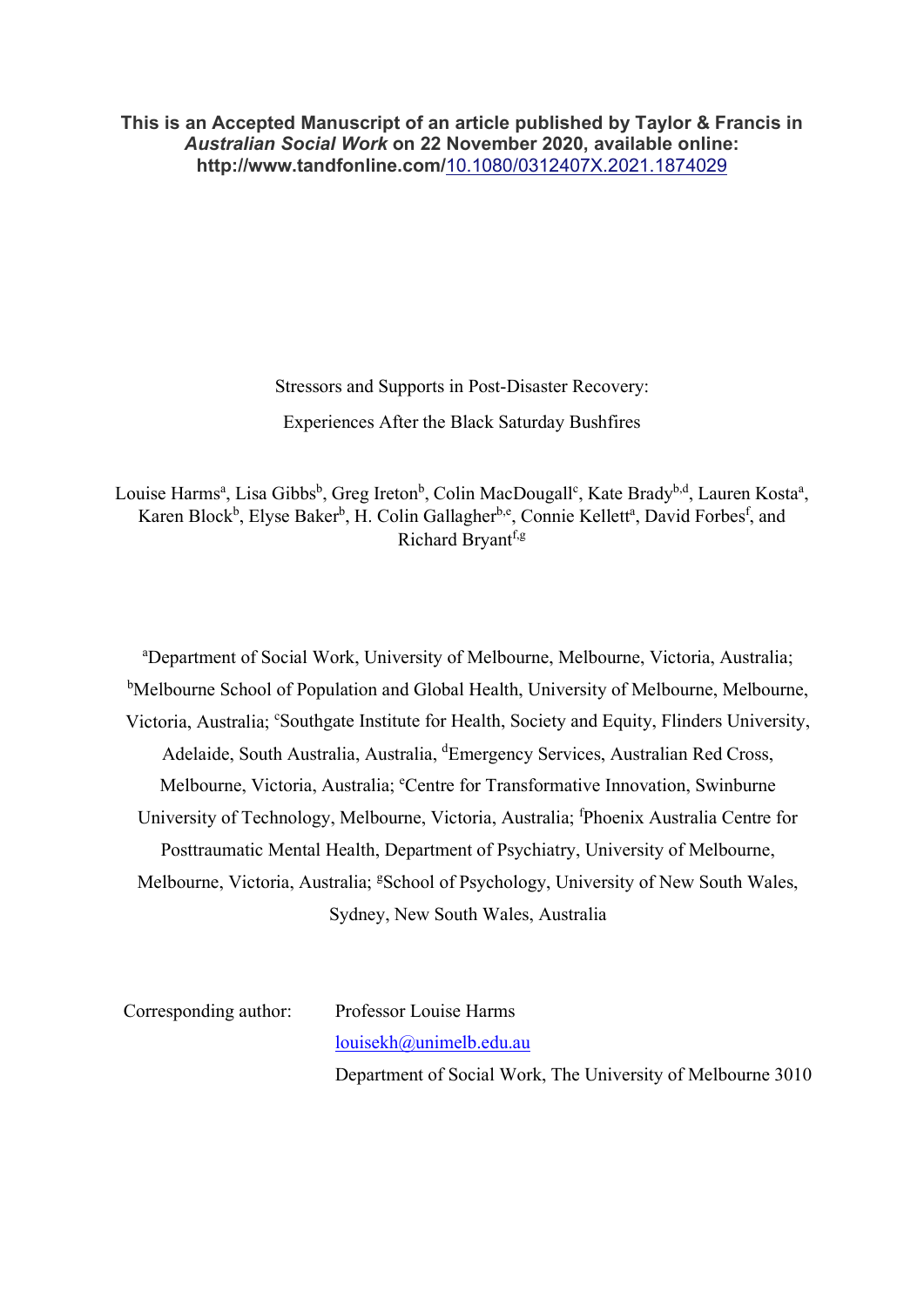## **Abstract**

Many studies show that longer-term poor mental health outcomes for disaster-affected people are predicted by post-disaster stressors. Despite this finding, existing recovery frameworks vary in how these stressors are conceptualised. This paper examines community members' subjective perceptions of what they found problematic and useful in their recoveries after the Australian 2009 Black Saturday bushfires, and considers them in light of these frameworks.

We report the findings from responses to semi-structured survey questions as part of the Beyond Bushfires study, three to four year after these bushfires (n=811). Participants identified the biggest problems as managing rebuilding processes, and managing their own mental health, memories of the Black Saturday fires and their concerns for family members. The four most useful supports were family, friends, rebuilding resources and their community. We found a complex interplay of the same factors operating as both stressors and supports, particularly in relation to family levels of coping.

## **Implications:**

- Disaster recovery efforts require the simultaneous management of physical rebuilding and human processes.
- Families, friends and neighbours are underestimated resources in post-disaster recovery.
- Given the complex interplay of the same factors operating as both stressors and supports, interventions are needed that maximize the positive dimensions of these factors. To manage this complexity, multiple frameworks are needed to guide disaster recovery.

**Keywords:** bushfire, disaster, recovery, stressors, support, family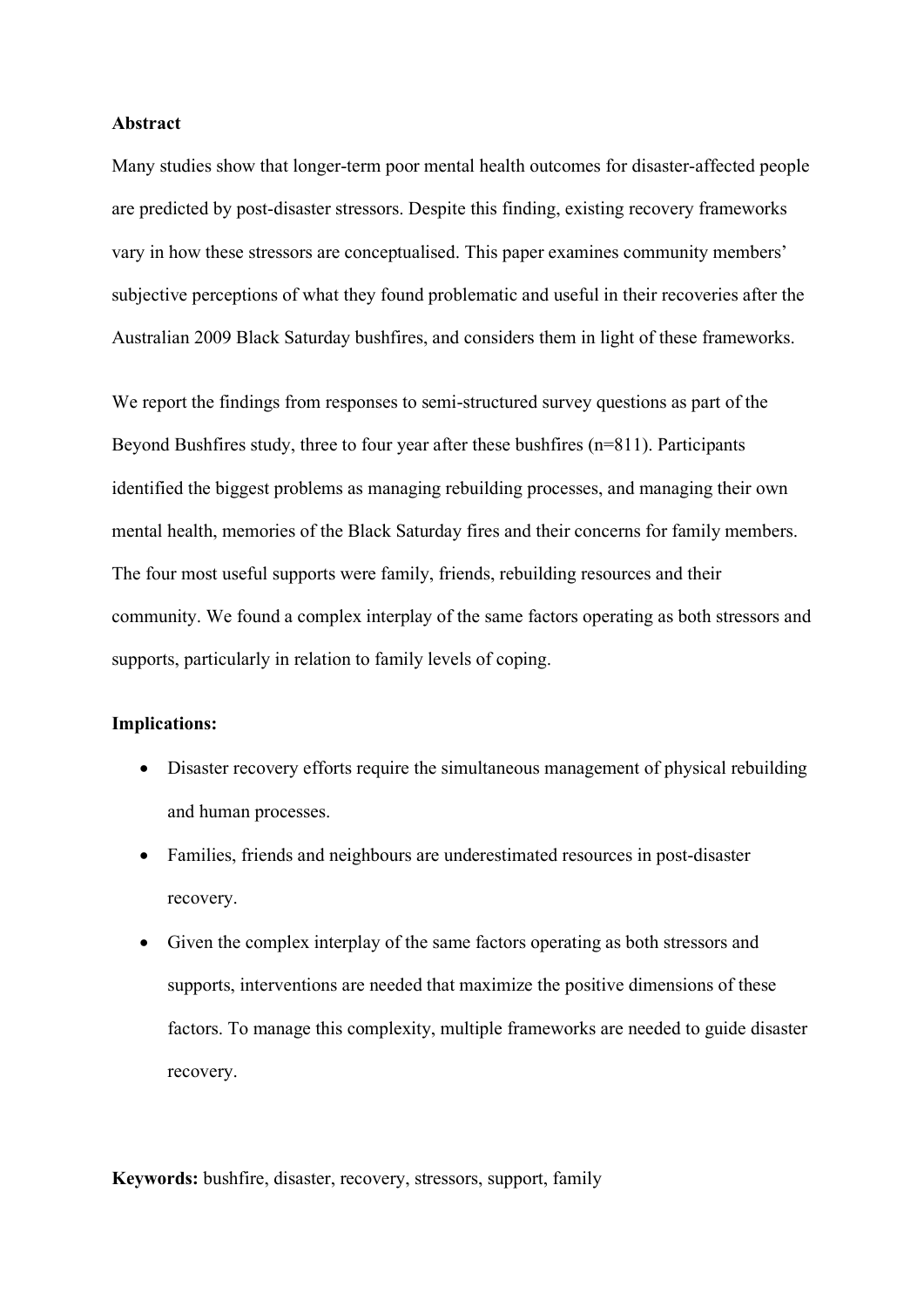Stressors and Supports in Post-Disaster Recovery: Experiences After the Black Saturday Bushfires

In studies of post-disaster recovery, major life stressors are often found to be key predictors of poorer long-term mental health outcomes (Bonanno, Brewin, Kaniasty, & La Greca, 2010; Bryant et al., 2018; Bryant et al., 2014). While this predictive relationship is noted, the theoretical frameworks for understanding post-disaster recovery are complex, given the multidimensional nature of the disruption of disasters.

Close examination of subjective perceptions of these stressors will illuminate more about people's efforts to navigate their recoveries post-disaster. A deeper understanding of these stressors is warranted so that optimal frameworks can be developed and used to support recovery efforts, mapping the domains for intervention (Argyrous & Rahman, 2016). In turn, this will assist in targeting and prioritising post-disaster service provision that minimises the longer-term impacts of these stressors, particularly on mental health outcomes and optimises utilisation of available resources. Given this priority, we explore participants' perceptions of their biggest problems and the most useful supports after the 2009 Black Saturday bushfires in Victoria, Australia.

### **Conceptualising the Role of Stressors and Supports in Disaster Recovery**

Conceptualising disaster recovery is a complex and contentious task, given the simultaneous and sudden damage and disruption to people's inner and outer worlds. To capture these intersections, disaster recovery frameworks typically identify a range of disaster recovery capitals or capacities.

At an individual level, Hobfoll's Conservation of Resources (COR) theory, for example, proposes that individuals seek to protect and preserve valued, personal resources, to minimize resource loss and maximize gain (Hobfoll, Horsey, & Lamoureux, 2009). Disasters disrupt at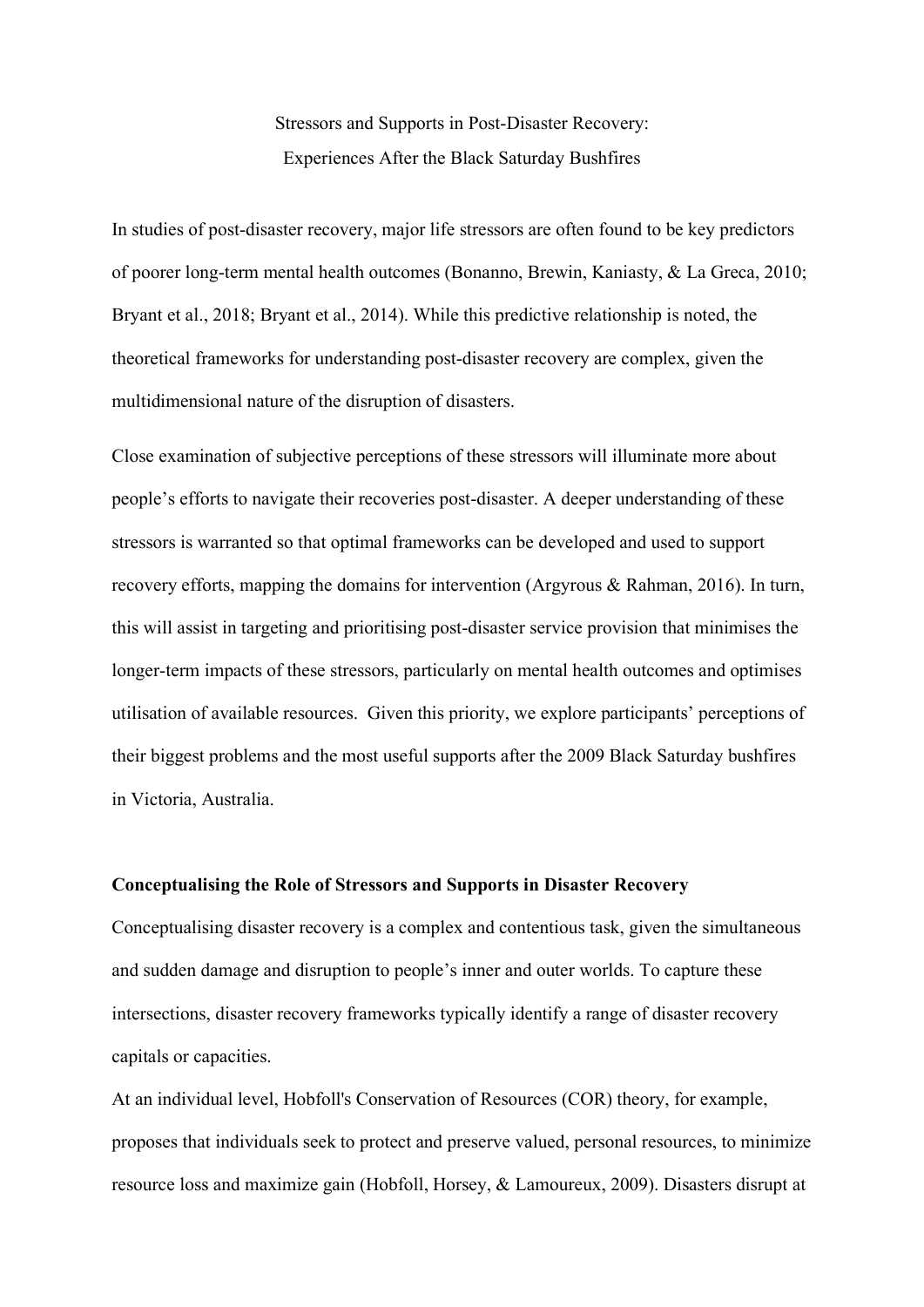not only individual but family and community levels, creating demand on all resources. Four resource domains are typically identified – condition, object, personal and energy (Hobfoll, 2001). While this framework is cited in disaster studies, the empirical basis of these domains is not strongly established, and there are well-noted challenges in measuring these four domains (Halbesleben, Neveu, Paustian-Underdahl, & Westman, 2014).

At the community level, disaster recovery and resilience have been theorised as dependent upon four resources or capacities, namely economic, social capital, information and communication related (Norris, Stevens, Pfefferbaum, Wyche, & Pfefferbaum, 2008). Based on COR principles, these capacities mediate and moderate the stressors in the post-disaster environment, enabling access to the diverse range of instrumental, task and emotion-focused supports offered (Kulig, Edge, Townshend, Lightfoot, & Reimer, 2013). As with the COR model, however, while the Norris et al.'s (2008) capacity approach is positively appraised, there have been difficulties in operationalizing and implementing its evaluation (Kulig et al., 2013).

A community capitals framework (CCF) also brings a system perspective to understanding the transformations that occur within communities (Emery  $&$  Flora, 2006), particularly relevant to a post-disaster context. More comprehensive than the two previously cited approaches, typically seven different community capital components are identified, including "natural, cultural, human, social, political, financial and builtd capitals" (Emery & Flora, 2006, pp. 20-21), each intersecting with each other to provide an overall map of resource availability, loss or gain. The resource of social capital has been particularly examined in diverse post-disaster contexts, including the United States, Japan and Pakistan (Aldrich & Meyer, 2015), with bridging and linking social capital shown to play a critical positive role in terms of survival during a disaster and in recovery (M. Meyer, 2018).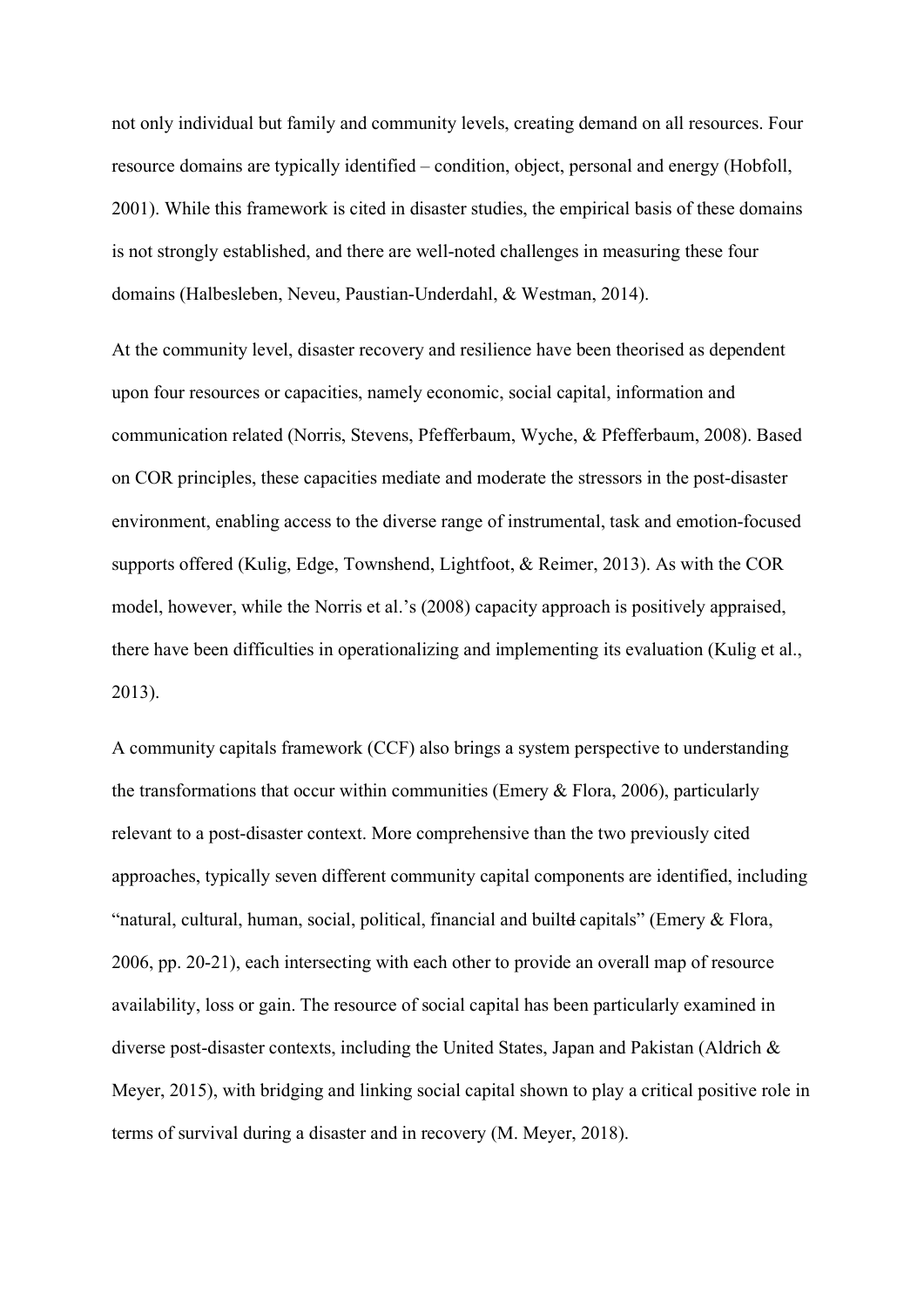These individual, social and community, and, to a far lesser extent, family-level conceptualisations highlight different capacities and resources, that can provide the focus of targeted post-disaster interventions. Optimally, they provide a road map for the areas of secondary stress and support that can be assessed and addressed in recovery efforts.

In this paper, we seek to establish the extent to which our findings align with or extend these approaches, drawing on the qualitative insights from a large sample of disaster-affected participants.

#### **The Black Saturday Bushfires**

In February 2009, major bushfires burnt across Victoria, Australia. The worst of these bushfires occurred on 7 February, known as Black Saturday, resulting in 173 deaths, hundreds of personal injuries, the loss of thousands of homes and properties, and ongoing social and environmental loss and change (Teague, McLeod, & Pascoe, 2010).

Black Saturday involved disaster response strategies at local, state and federal government levels, followed by recovery services in the years following. The initial emergency response involved the army and emergency services, with many fire-affected areas evacuated and closed off to communities for the weeks following the fires, managed by the police. A case management service was established to assist people to navigate the complex post-disaster temporary accommodation, finance and rebuilding processes. Informal and formal recovery supports were then established, delivered via government and non-government agencies, and community led initiatives. Social workers were involved in many of these interventions (Rowlands, 2013). The Australian community also responded by donating goods and \$402 million (AUD). Notwithstanding these responses, recovery processes for affected individuals and communities have been complex and ongoing.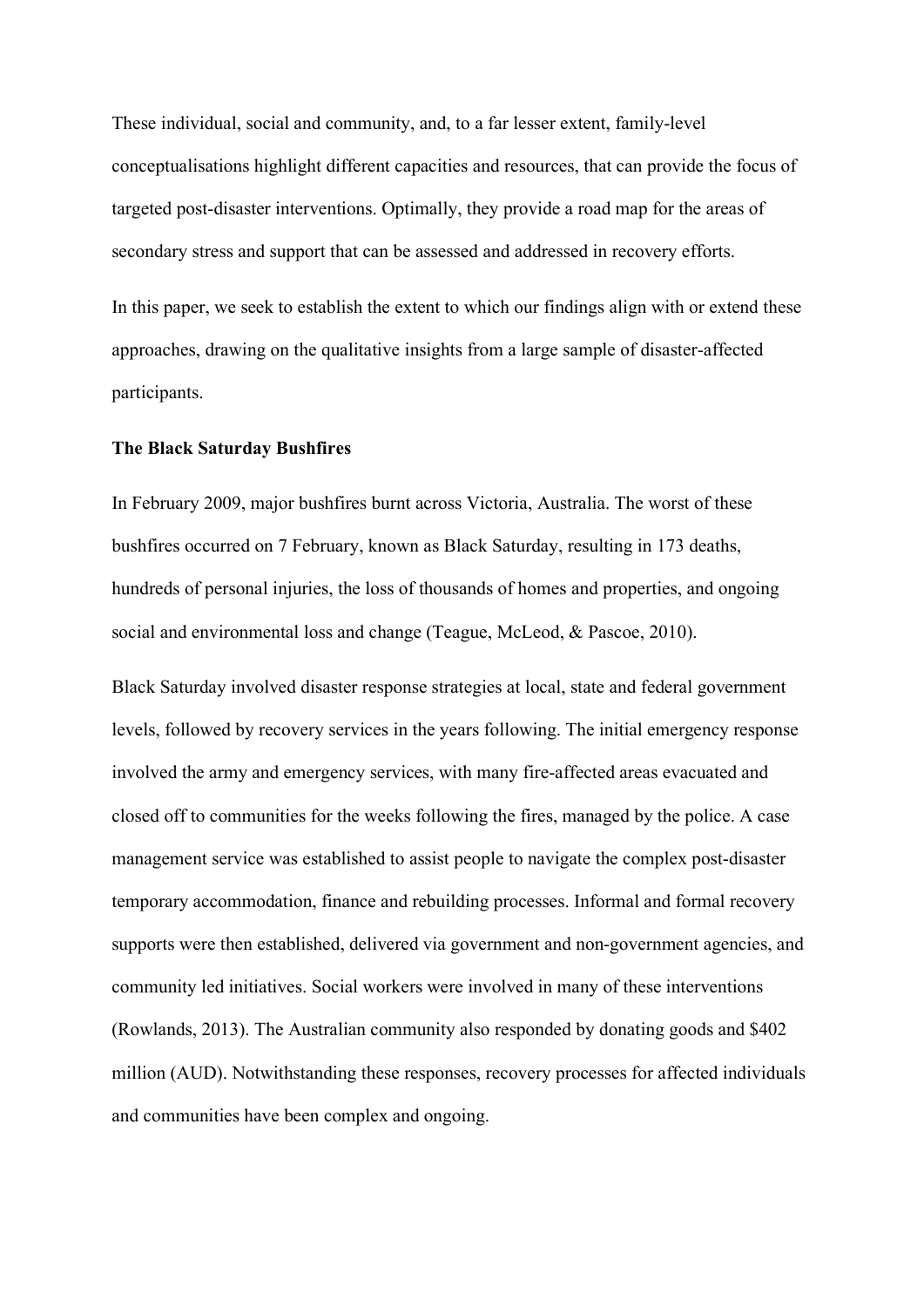In Beyond Bushfires [\(www.beyondbushfires.org.au\)](about:blank), our longitudinal study of community resilience and mental health after Black Saturday (Gibbs et al., 2013), we found at three to four years after the fires (Wave 1) that major life stressors and subsequent traumatic events (along with the death of someone close and fear for one's life during the fires) were predictive of poor mental health outcomes, including posttraumatic stress disorder (PTSD), depression, and severe psychological distress (Bryant et al., 2014). These prescribed major life stressors included moving to temporary accommodation, financial issues (insurance and employment related), experiencing other disasters, accidents or assault or violence; and changes in health, relationships, accommodation and/or employment. Another study of Black Saturday communities qualitatively examined experiences of family violence (Parkinson & Zara, 2013).

In order to more fully understand these, and potentially other major life stressors, this paper focuses on two key areas in medium to high affected communities, relating to community members' perceptions of (1) what caused the biggest problems for them in their recovery and (2) what was the most useful support.

## **Methods**

This article reports selected findings from Wave 1 of the Beyond Bushfires study (n=1016), with the full protocol described in detail in Gibbs et al. (2013). The University of Melbourne's Human Ethics Research Committee approved the project (Project ID 1852721.5). We used a telephone-administered and online survey method examining community resilience and mental health, with informed consent obtained in written, verbal or electronic form, depending upon the participation method.

## **Sample**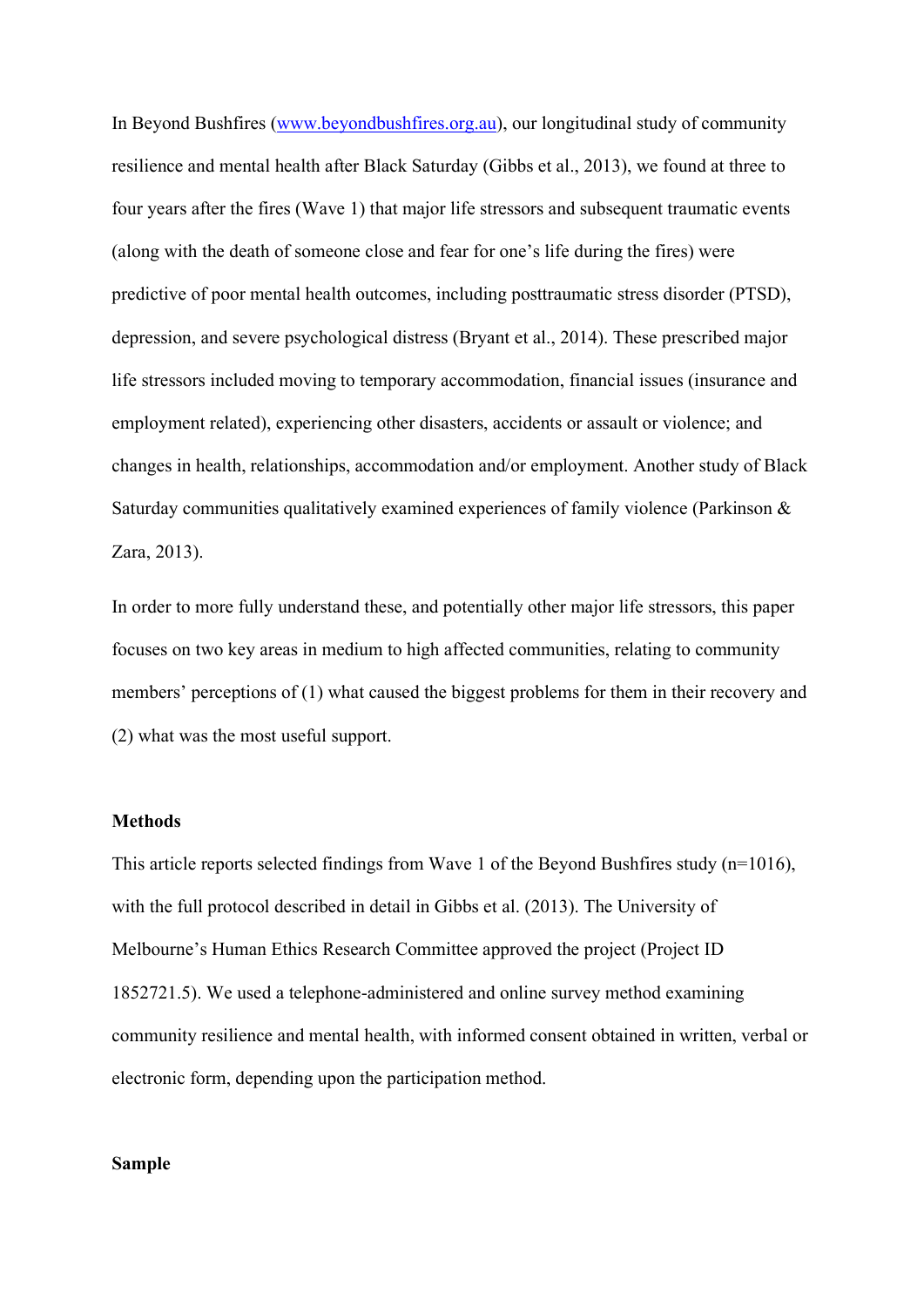This article focuses on the participants who were in medium and high impacted communities (n=811) of an overall 1016 participants in Wave 1. Of these 811 participants, the majority provided responses to the two open-ended survey questions as to what caused the biggest problem  $(n=717)$  and what was the most useful support  $(n=698)$ . That is, 91% of women  $(n=444)$  and 84.5% of men  $(n=273)$  in medium and high impacted communities provided qualitative description of the biggest problem they faced, and 91% of these women participants (n=442) and 79% of the men (n=256) described the most useful support for them. The level of community affectedness was defined according to the degree of loss of life, property and infrastructure damage. High impacted communities were those that experienced both human fatalities and the loss of many houses whereas medium impacted communities included, at the upper end of the range, a small number of fatalities through to communities with no fatalities but significant amount of property damage. Low impacted communities were those which by comparison had no fatalities, and minimal or no property loss but were under threat of the fires (Gibbs et al., 2013, p. 8).

## **Data Analysis**

This large qualitative data set was analysed in Excel (D. Z. Meyer & Avery, 2009). This enabled a conventional content analysis (Hsiu-Fang & Shannon, 2005) to be undertaken, which involved the inductive development of codes and a frequency analysis of them, followed by categorisation of these codes and subsequent development of the major themes (Braun & Clarke, 2006).

The qualitative responses varied in length from single word answers to extensive paragraphs. For example, while some participants wrote extensive paragraph responses in relation to their family and friends as their most useful support, others would write just 'family and friends'. The typically brief nature of some textual responses required that coding was undertaken at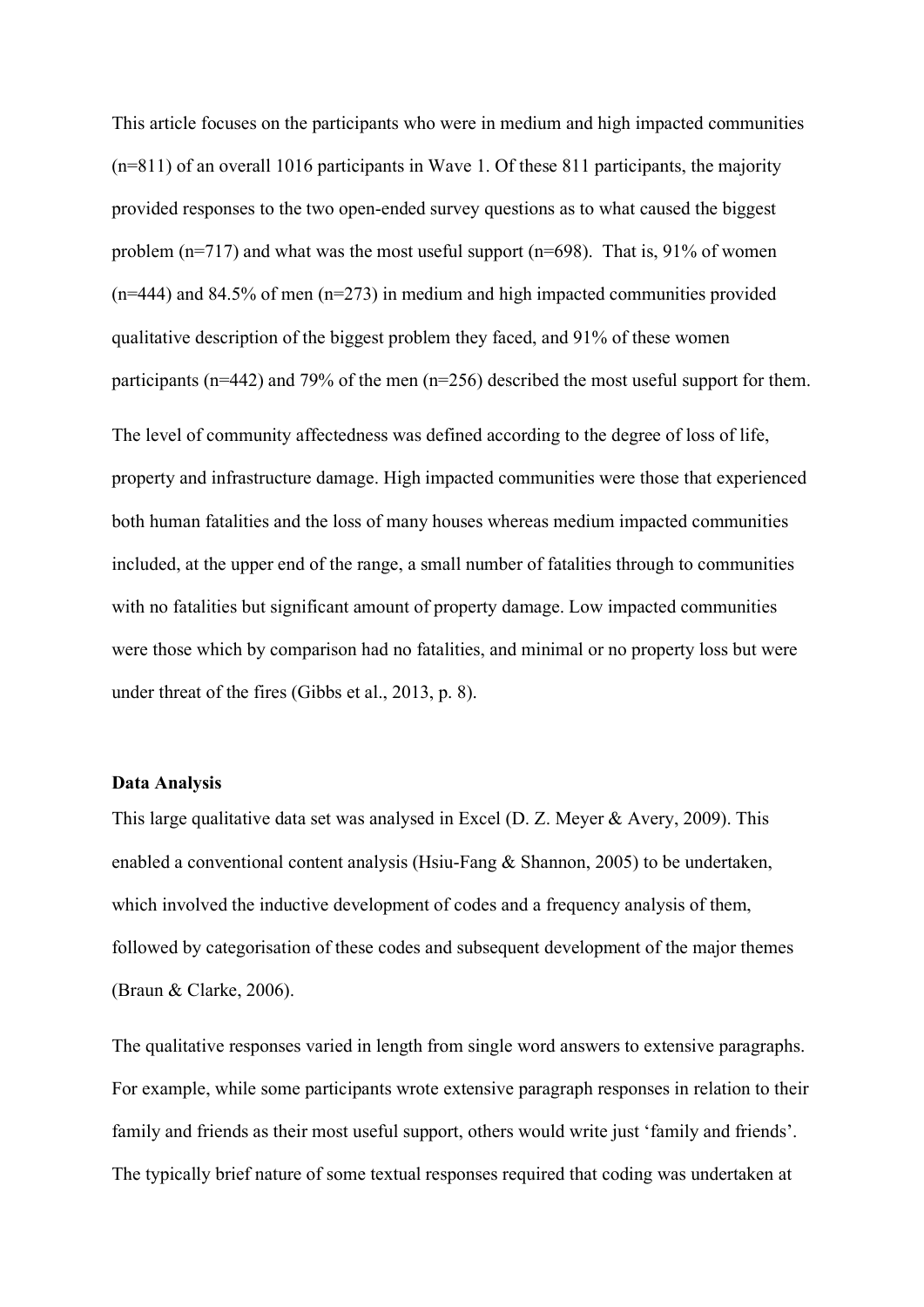an observable or manifest level, rather than an interpretative one (Hsiu-Fang & Shannon, 2005). Codes were checked by two team members. Illustrative quotations identify the respondent by their reported sex (M for male, F for female); binary responses only were provided in Wave 1.

## **Findings**

## **Post-disaster stressors**

The three most frequently identified biggest problems were the same for men and women (Table 1) – managing rebuilding and reestablishment resources, their own mental health, and specific memories of the Black Saturday fires. The fourth and fifth most frequently identified problems for both men and women were managing their concerns for family members and coping with perceived injustices. A slightly higher percentage of women were likely to identify managing their concerns for family members as problematic, while slightly more men than women were likely to identify coping with perceived injustices.

## INSERT TABLE 1 HERE

## *Managing rebuilding and reestablishment*

More than a quarter of all participants described the biggest problem as managing the practical rebuilding or re-establishment of homes, farms and businesses. Some participants reflected on the immediate challenges of having no phone, electricity, water, clothing or accommodation in the early post-disaster weeks and months. For example:

Not having an easy supply of drinking water for the first 6 months, it took that long to get my insurance paid and my new water tank completed. (M)

Moving from house-sit to house-sit  $-13$  times in 8 months. (F)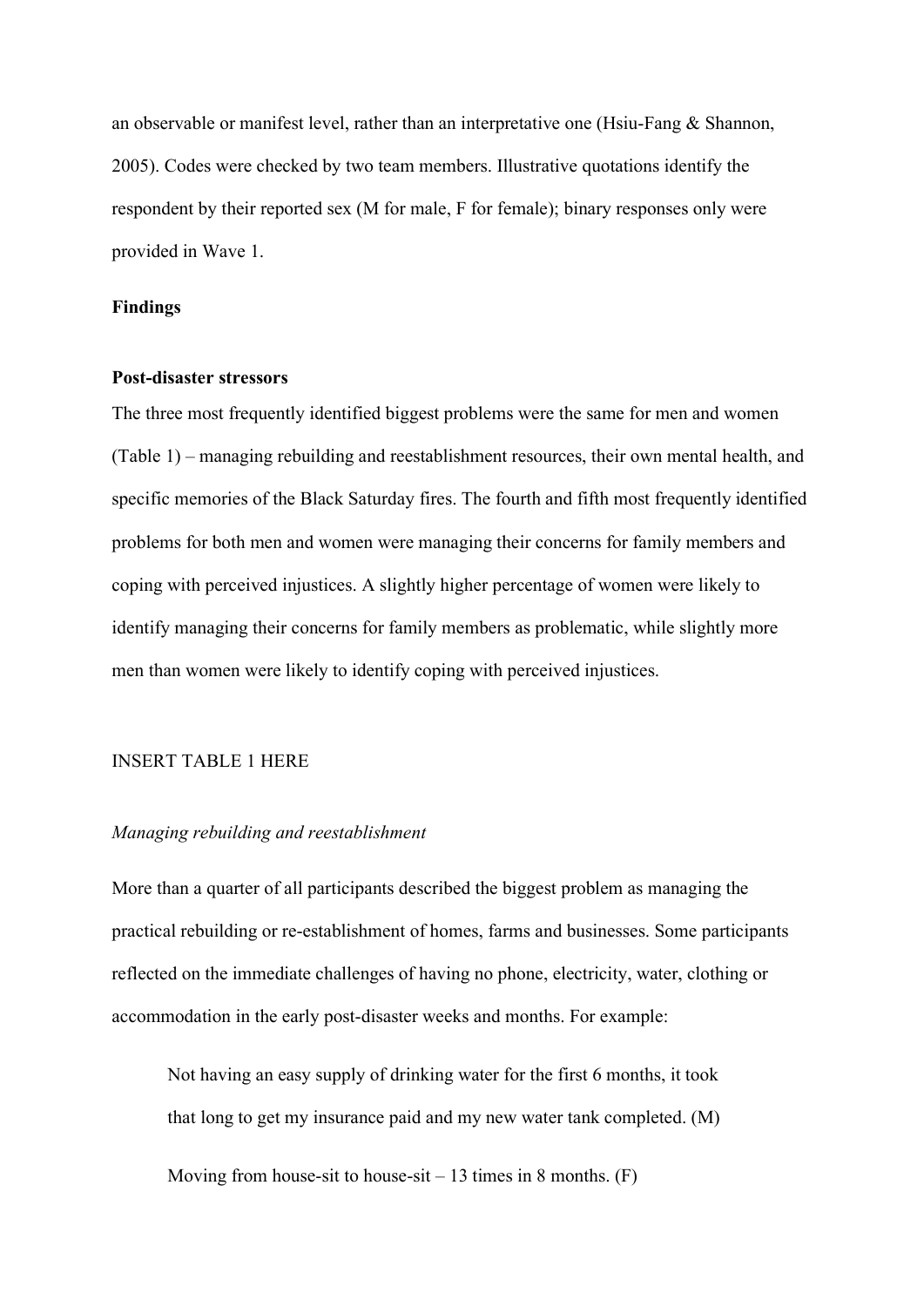Others reported problems in navigating the clearing and clean-up of properties, and the negotiation of insurances, grants and regulations as major frustrations. For example, one woman stated:

There's so many all at once, it's hard to specify just one. Insurance, dealing with the insurance side, settling the claim. Dealing with VBRRA [Victorian] Bushfire Reconstruction and Recovery Authority], telling us to apply for grants and then knocking us back. The grant application process. The building, initiating the building process. Trying to find a builder who would build up here. (F)

# And another:

The biggest stress was trying to get workers, contractors, things like that. To get the fences and the roof replaced and other things like electricians and plumbers, people like that. (F)

These experiences were not isolated, with many highlighting the difficulties of navigating bureaucratic and complex information sharing processes. For example:

Bureaucracy. Lack of communication both internal and external within departments, between agencies. So having to repeat the same things, fill out forms and having to continuously repeat and having to answer the same questions when all this data was being collected but not centralised. That I found extremely difficult, from the practical side of the time it takes in having to apply for things and also from the psychological side - it retraumatises people. (F)

And others noted the longer-term challenges of being without services for everyday life, such as petrol or bus services, while in the midst of trying to re-establish routines: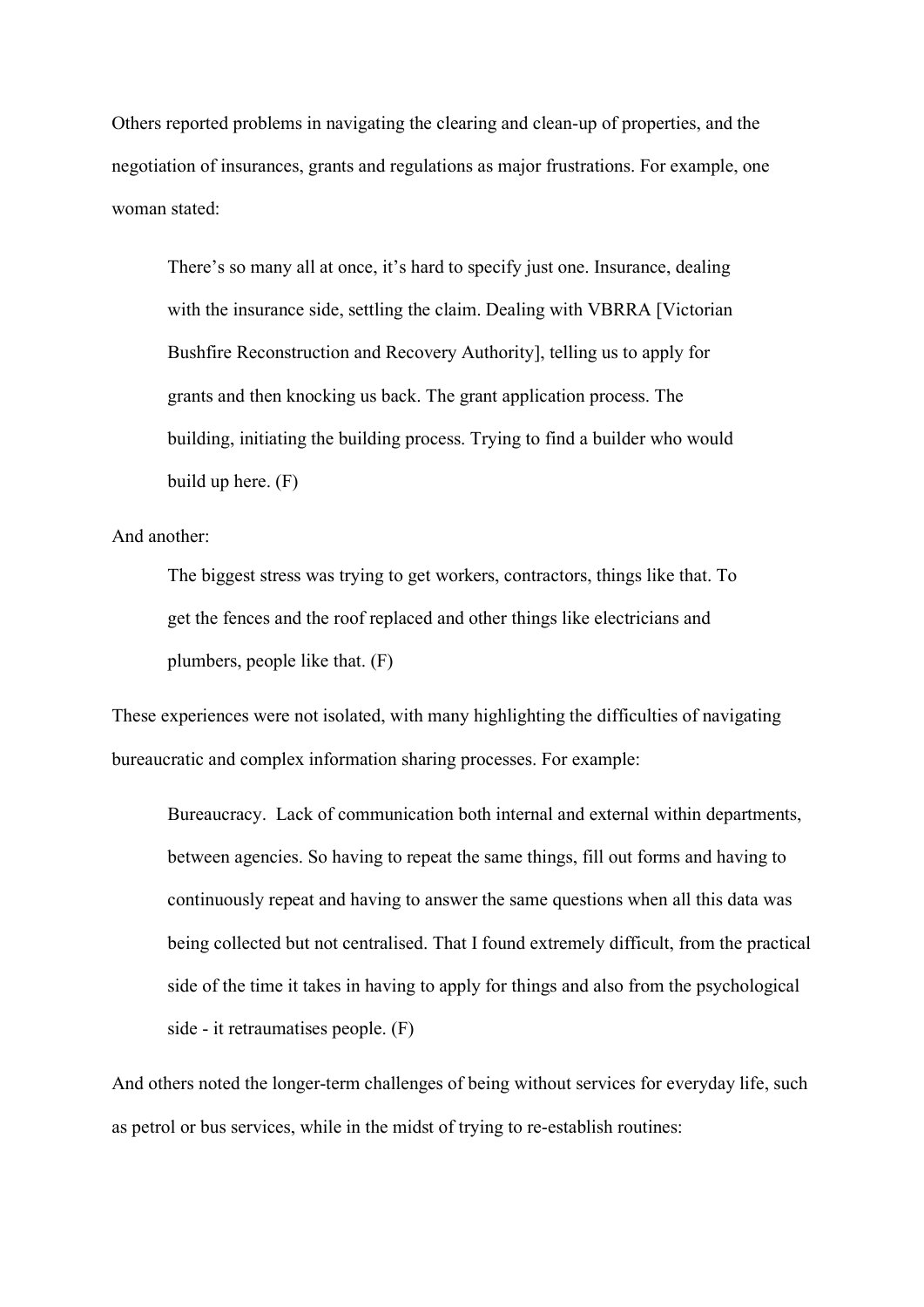The services that haven't been replaced, that still haven't been replaced, like we used to have a little mini supermarket and a little bowser and that hasn't been replaced … We still haven't got our petrol station, and Kinglake's [service station] only been replaced temporarily. (M)

Trying to get my son to school, he went to school in Lilydale. He took the bus from Marysville, it was non-operational at the time. (F)

## *Managing their own mental health challenges*

One fifth of the respondents also spoke broadly of their own mental health challenges, the second most frequently identified problem. Some spoke of these mental health issues in formal diagnostic terms - Posttraumatic Stress Disorder (PTSD), anxiety and depression. Others described in varying detail their shock, stress and trauma; for example:

Mental burnout, stress, trauma, depression. Sense of loss of the entire community and our way of life. (M)

Many spoke of their profound sense of grief and loss, both for others, their community and for themselves:

A profound feeling of loss of identity. (F)

You're a sort of ... you're a lost person, you don't know anything anymore, you're starting all over again, you're depending on friends. (M)

The emotional devastation of seeing the place look like a bomb had hit it. Also just being witness to other people's immense pain and being there for them. (F)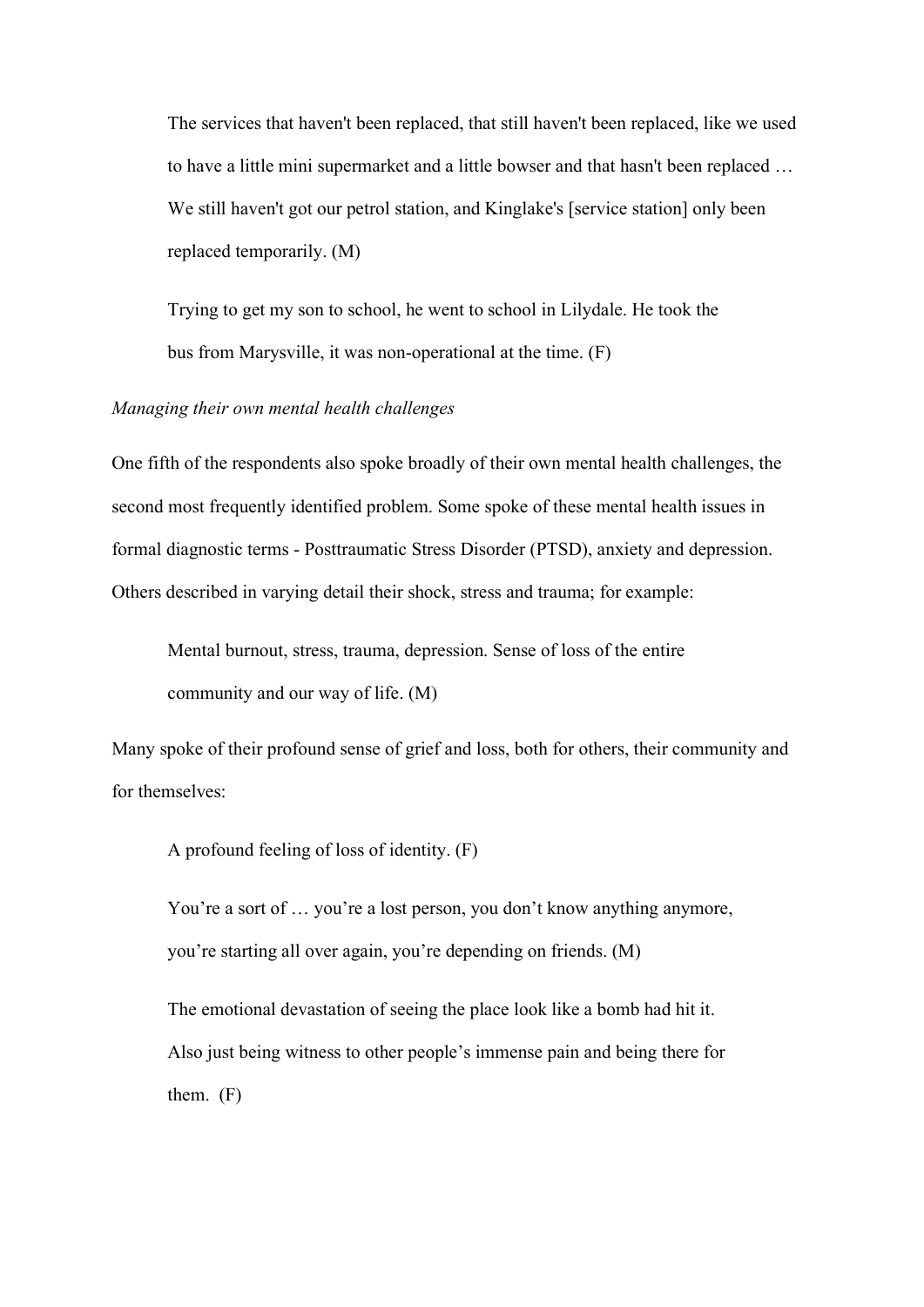Their mental health was also reflected as reactive to the many changes, captured in one woman's statement:

Dealing with the emotions of the changed environment, changed friends and extended community, change to ordinary daily routine and life. (F)

Many reflected on the impact of their mental health on their decision making – that at a time of intensive decision making, they were least able to engage in it. For example:

There was [sic] too many decisions to make in a distressed state with so many forms and having to repeat your story over and over again to many different people, and not being in a frame of mind to be objective enough to make these decisions. (F)

# *Managing memories of the fires*

As part of reflecting on the mental health impacts outlined above, many reported very specifically that, three to four years after Black Saturday, managing the persistent memories of the fires and immediate aftermath was a particular concern. For some, it was reflecting back on the frustration of not being able to access their property in the immediate aftermath, until the forensic processes were completed:

Not being able to get back to the house, not being able to go back to attend horses on the property. (M)

Having Kinglake blocked off, and being told if you go through a roadblock to get milk and nappies for my 3 year old you can't go back. (M)

For others it was the stark physical horror of the fires' devastation – described in sensory terms and of revisiting places where people had died: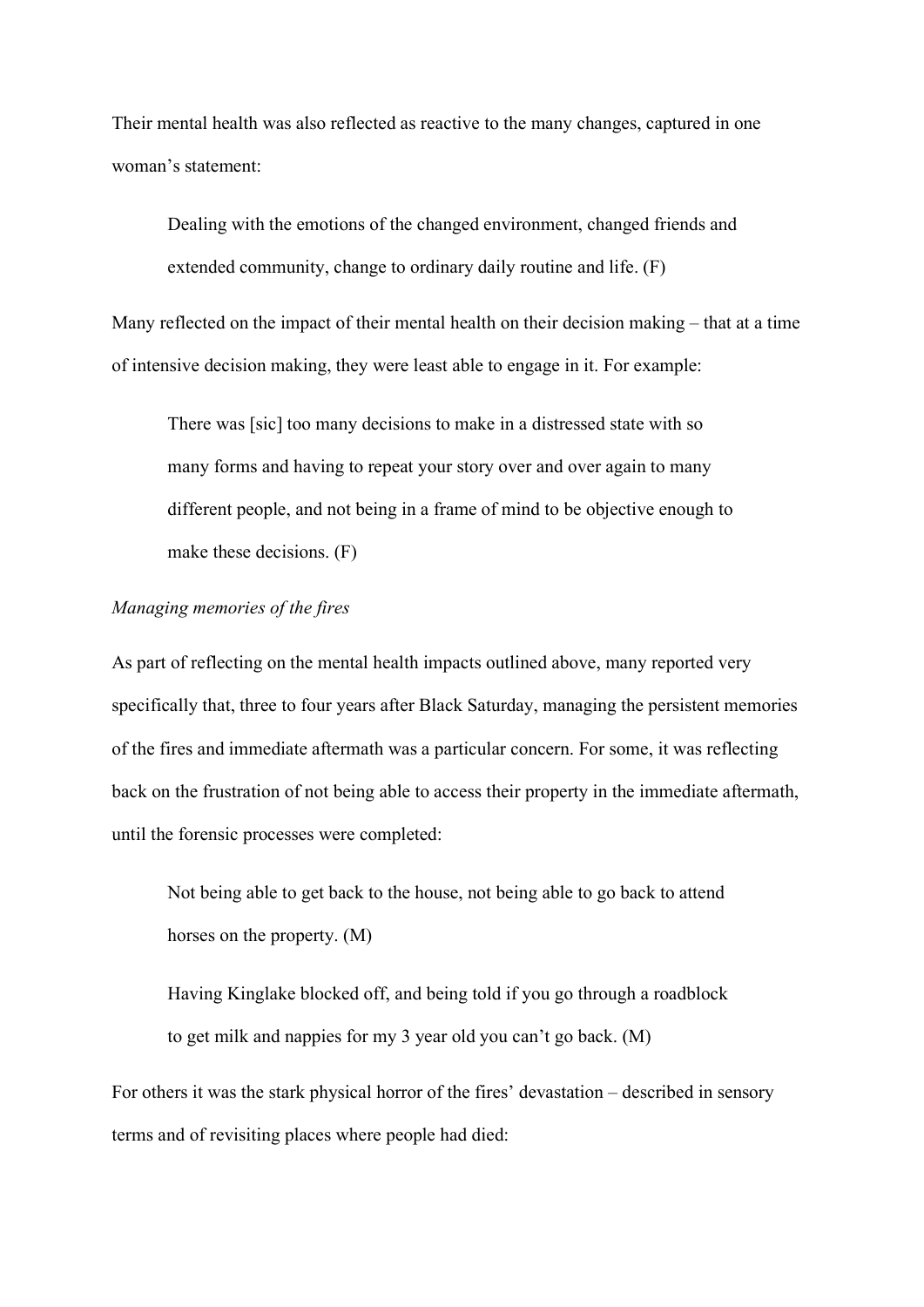The blackness, everything was black, the whole environment was a charred mess, the smell was horrible. We had to go out of town just to have a break from the blackness. (F)

The hardest thing was leaving our property and driving past burnt out houses, because of so many of them you knew that someone had died inside. (M)

Others described the challenges of dealing with their own recollections and those of others:

Recurring visions of the smoke and that, a bit of trouble sleeping. (M)

Reliving the memories in my mind from the day. (M)

People's fire horror stories and feeling helpless. (F)

These recurring memories were an additional difficulty during the extended period of recovery, and highlight the enduring nature of the trauma of this disaster.

*Managing concerns for family members*

And another:

Other problems were related to family, primarily in the form of concerns about family members' mental health. Many reported concerns about partners, children and older parents, particularly in relation to watching their stress and grief reactions. For example, one mother wrote:

Our son's state of mind after losing his 'wife-to-be', and her sister. (F)

The fact that my youngest daughters' best friend and family had been killed in the fires and I had to tell her, so we needed to tell her that, and deal with that  $(F)$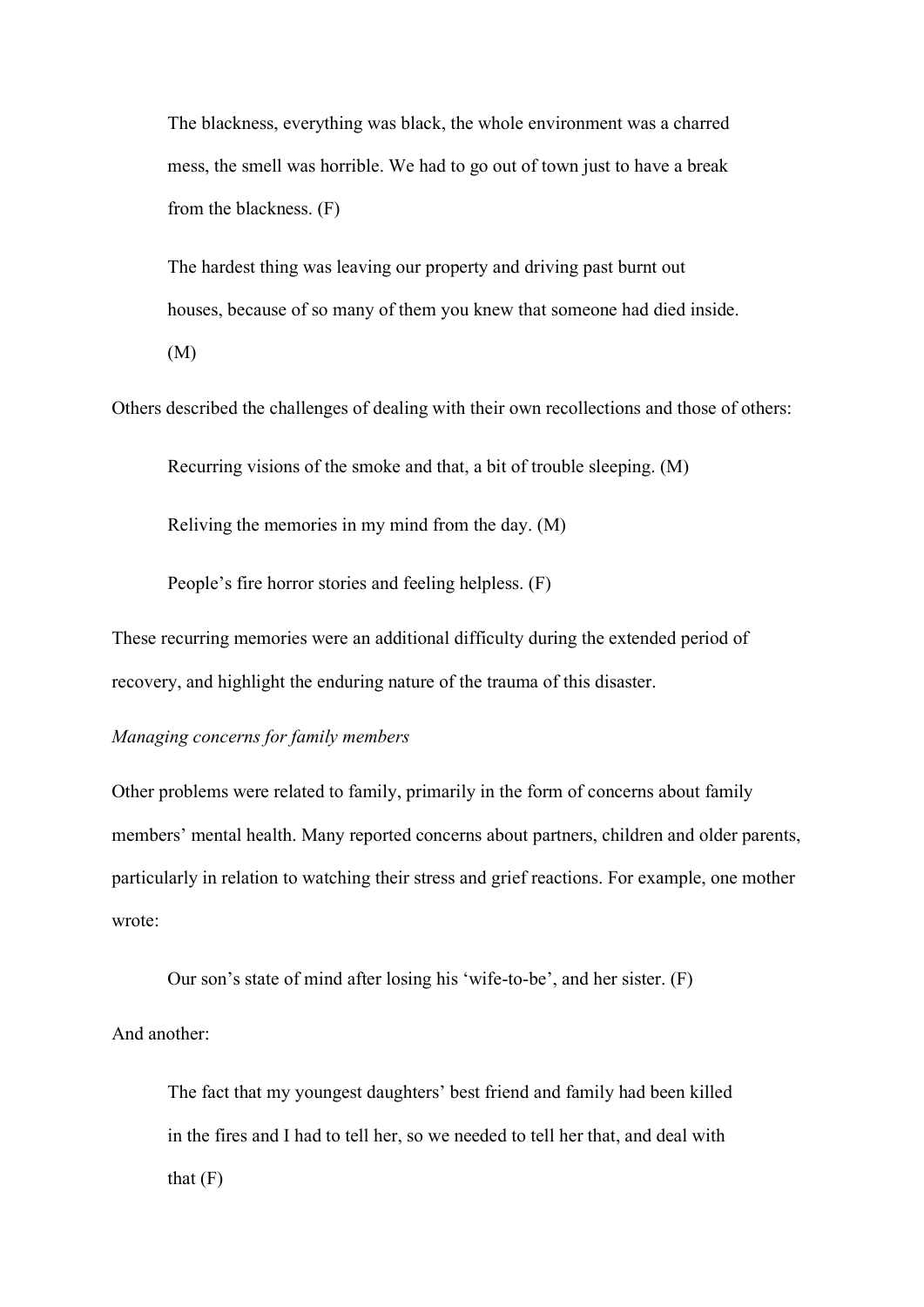One father wrote:

My daughter had a fear of dying and fires. Any sort of fire she saw. I'd have to say to her no, no, it'll be alright. It has put a fear of fire into my daughter and my son. (M)

Other difficulties were related to concern for others, watching out for them, or worrying about those older or younger than themselves. To illustrate:

Trying to make sure that close ones around me, family and friends, were still OK, family in particular. (M)

Worry about elderly father. (F)

Others reported tensions in relationships, including the breakdown of relationships: Keeping my marriage together – which has since failed. (F)

Separation of my partner. I was up here and she down there and she didn't want to come back up here. (M)

For some, these tensions related to blame and the fires, for example: Mutual blame within the family as to whether we were prepared enough or not prepared enough. (F)

## *Perceived injustices*

A theme that emerged in many responses, and slightly more so for the men, was that of perceived injustices. For some, it was the perceived unfairness in the allocation of recovery resources that were being navigated: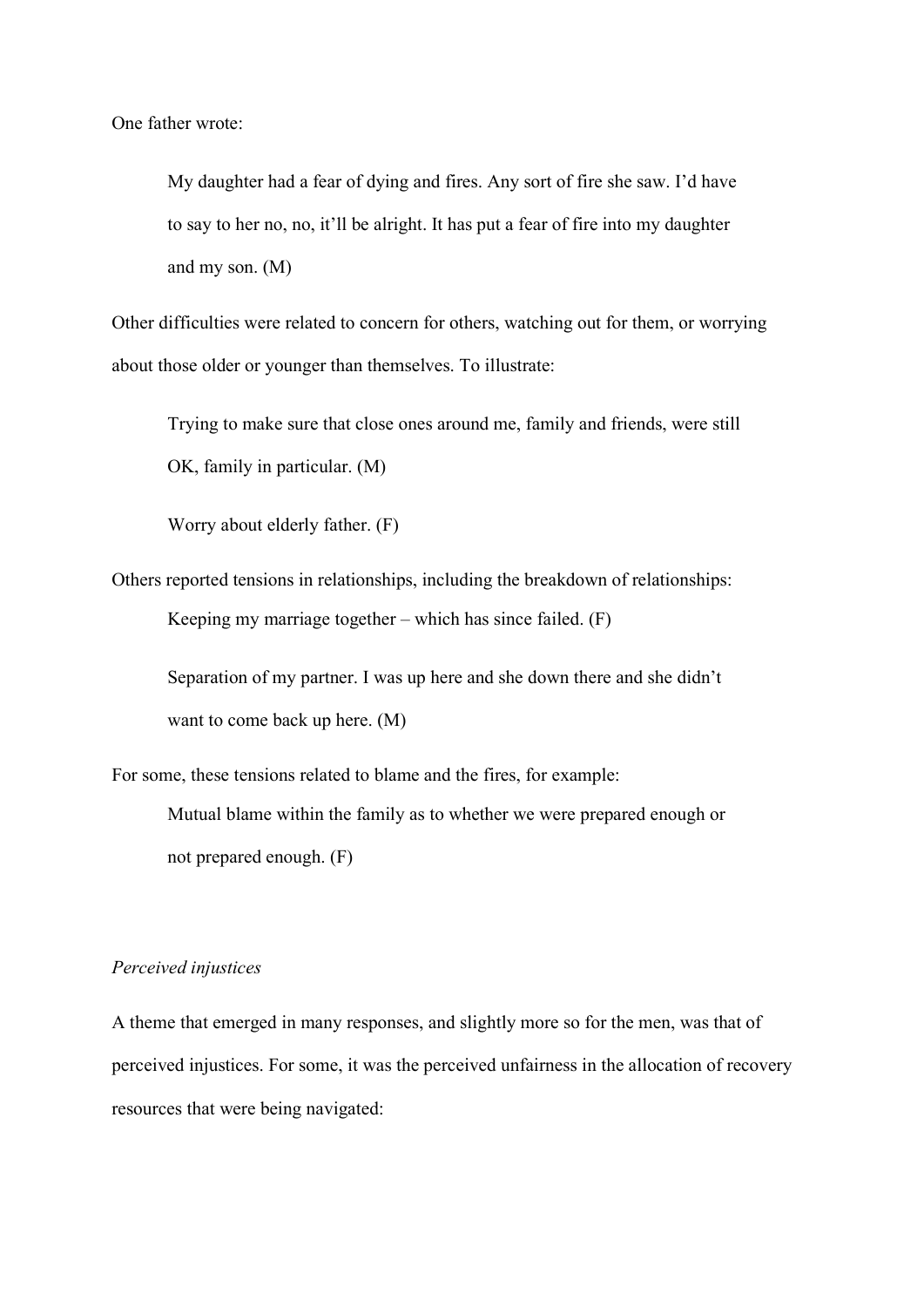The recovery was worse than the fires. The attitude and opposition from VBRRA, the lies and platitudes from government and photo seeking politicians and an incompetent shire council. All seemed to be working against the community. (M)

The impact of externally imposed recovery structures and processes that ignored the value of existing community organisations, local capacity and experience. (F)

Some of these were related to other people around them, where others were perceived to be undeserving of the funding they received. To illustrate:

The other distressing thing was our neighbours, the ones we don't get along with, the house that they actually live in, they don't own it, … and they got the money for it. (M)

Feelings that people who didn't deserve compensation got it and people who did deserve it did not get anything. (M)

Others felt excluded from those around them in the hierarchy of affectedness that was perceived to be in place:

The lack of recognition that people who had somewhere else to live were still hurting a lot, we were part of the community, we were affected too. We lost all of our photos, all of our history disappeared. We had no recognition. We'd had the place for 35 plus years, people who had been there for 2 months and were renting, they got everything and we got nothing. (F)

Another woman similarly commented on these complex social hierarchies that formed: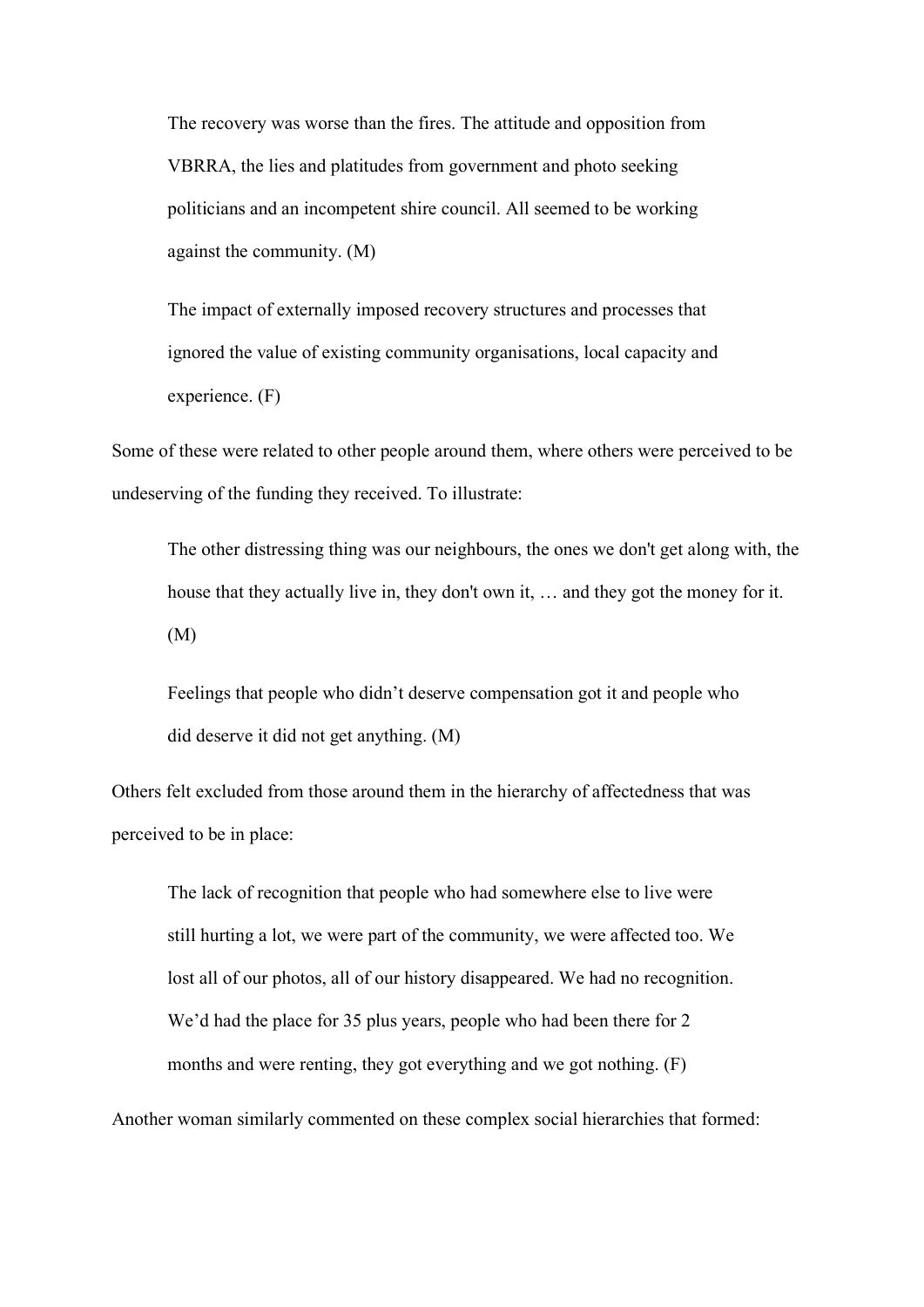The negative emotional consequences... the bitterness and in-fighting in the community. The competitiveness, and the comparing of one's loss to another. The feelings of guilt, and the sense that while the wider community of Australians were pulling together, the narrow community of [town name] was separating in hostility towards each other.

These experiences highlight the complexities of relating to others in the context of a highly traumatised and disrupted community.

## **The Most Useful Support Post-Disaster**

The four themes of the most useful support were similar for men and women (Table 2), with the support of family, friends and neighbours most frequently identified, followed by formal organisational support, and tangible rebuilding resources.

# INSERT TABLE 2 HERE

## *Support from family*

Family members were described most frequently as the most useful source of support by a third of all respondents, men and women alike. Many participants simply wrote 'family', while others designated particular family members, such as 'husband and family' or short phrases such as 'family, just being there' or 'spending time with family'. Many also responded by referring to 'family and friends' and the interconnectedness of this level of support.

Many others wrote in far greater detail about the specific support of family. Some spoke of their self-reliance as a family unit, and as a familiar source of support:

Each other – I think cause we (family) were all known quantities. We made our own support. (M)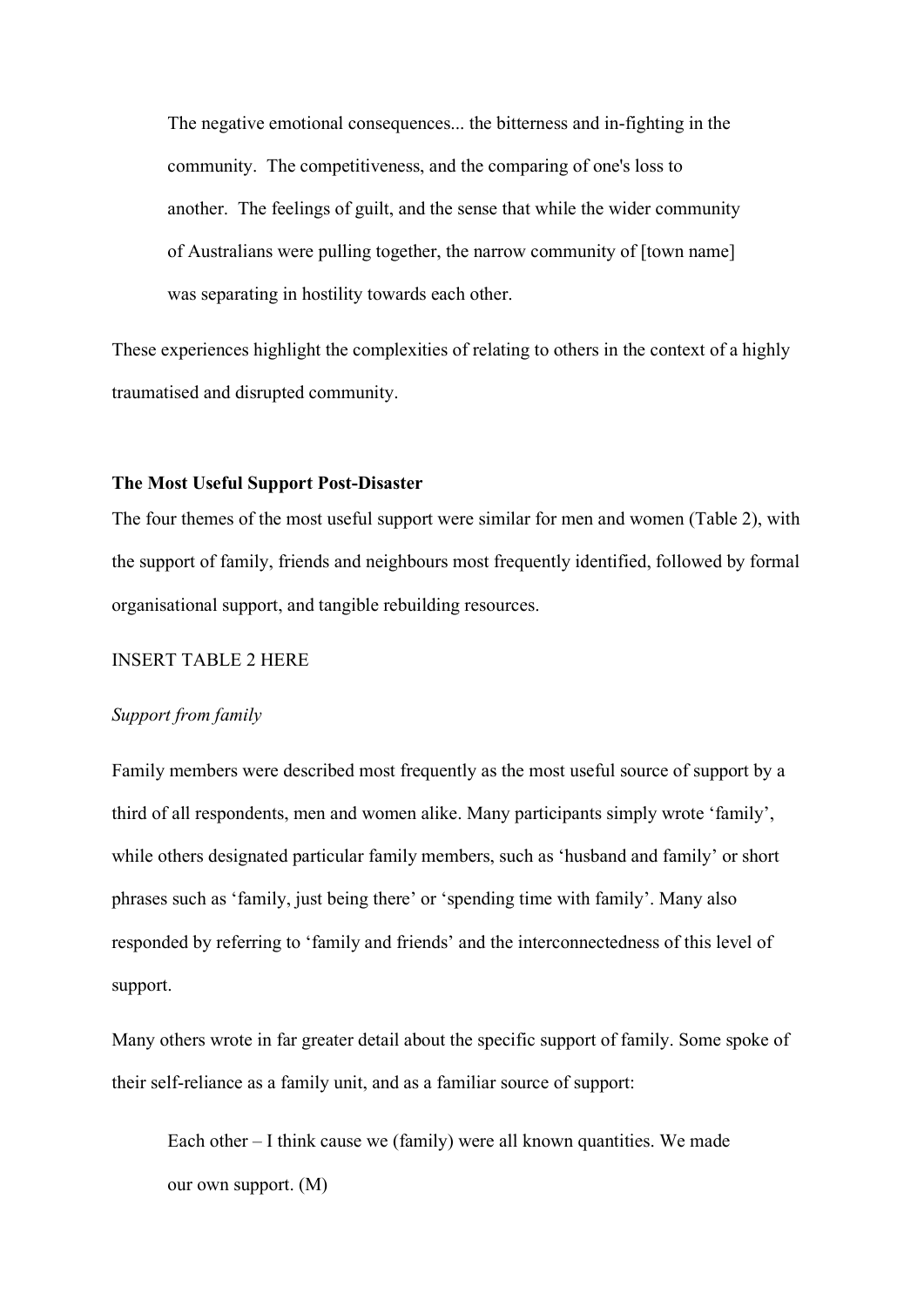Family, just being there. We're pretty self-reliant so we just go on with things. Because we didn't lose the place where we live, we were able to do that.  $(F)$ 

Others provided more detail about their family engagement and the interconnectedness with their family and friends. For example:

Family - just getting ourselves together. Gave us a number of goods, money to help us out. Just there to talk things over with you. (M)

My husband and my family, my kids. 'Cause we all went through the same sort of stress and fear so we all understood each other. (F)

The familiarity of family relationships meant that the complex emotional reactions to the fires could be safely expressed, according to many, and as illustrated in this woman's comment:

My parents. Because parents love is unconditional, they were the only people in the world I was allowed to be really angry with and they really copped it. I was spinning out of control, especially my Mum, she really copped it.

# *Support from friends and neighbours*

Friends and neighbours were also described by nearly one third of all women and just over one fifth of all men as the most useful support. While many just stated 'friends or neighbours' (or as noted above, 'family and friends') more extensive comments highlighted the importance of a sense of a shared experience, of a reciprocity of listening and understanding that existed amongst each other:

Just family and friends support – helped whenever they could. (M)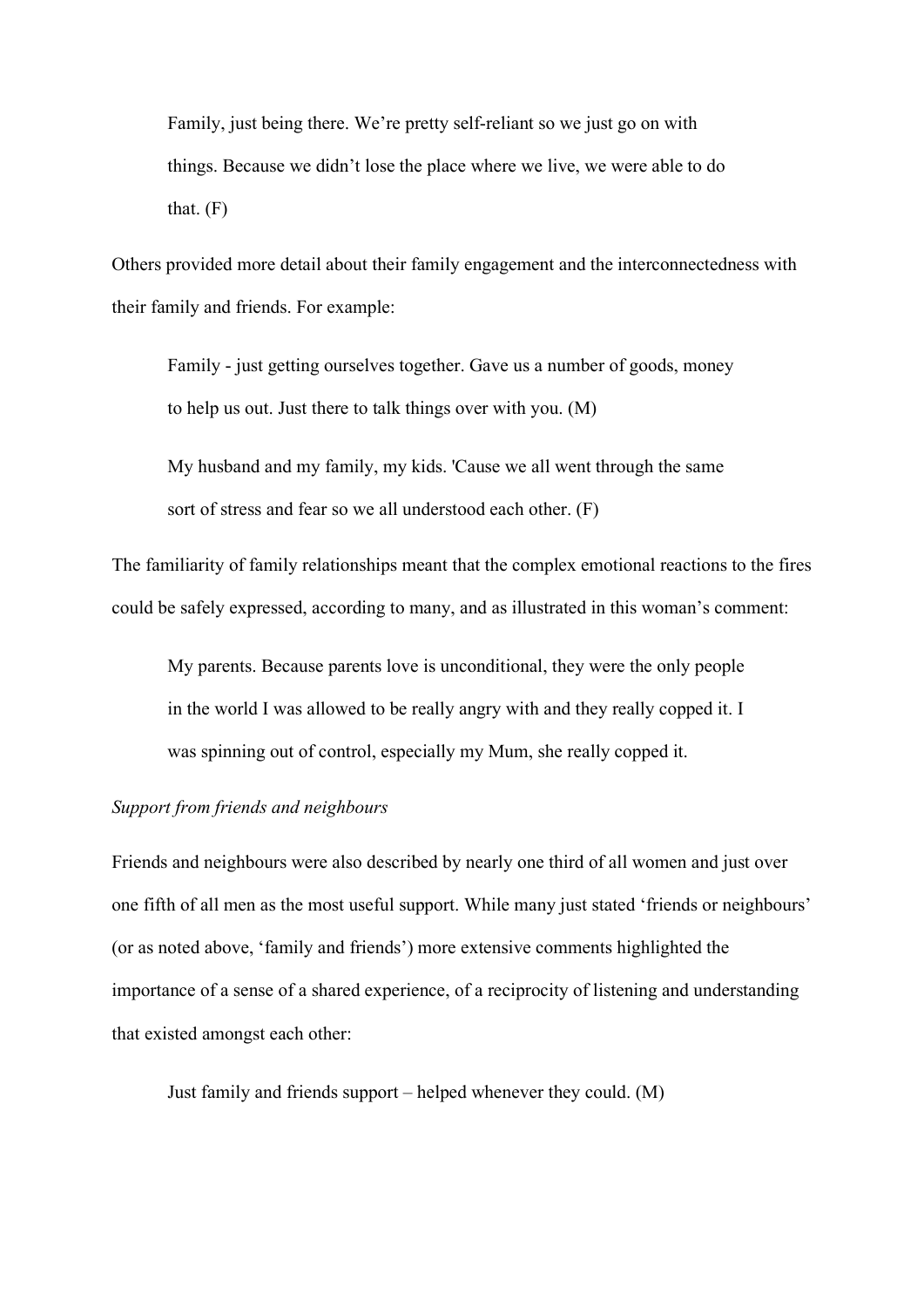Family and friends – just the fact that they would listen and they showed that they cared. (F)

Others spoke about the very practical nature of support – and mental health support. What was important was both the informality and availability of this support.

# *Formal organisational support*

Formal organisational support was also reported by more than a quarter of all men and women as useful. Participants identified specific organisations that had been helpful as well as services provided such as Centrelink, Rotary, the Salvation Army and the various relief centres that were established locally. Most of this formal organisational support was established specifically in response to the fires and their impact.

Many spoke of the emergency response organisations that were involved very early on – including the army, police and Country Fire Authority – and the way in which they tangibly contributed support:

The army were wonderful in as much that they set up food for people. We had no power and they set up kitchens and were very good. I think because they were used to drama, they were calm. (F)

The community was infiltrated by the army and the CFA. Incredible support for the people who needed it. (F)

Others spoke of the organisations and services set up for the recovery phase, many remaining up to two years in the affected communities:

The ongoing support from everyone, from the Salvation Army to the Fire Refuge Centre in Yarra Glen. (F)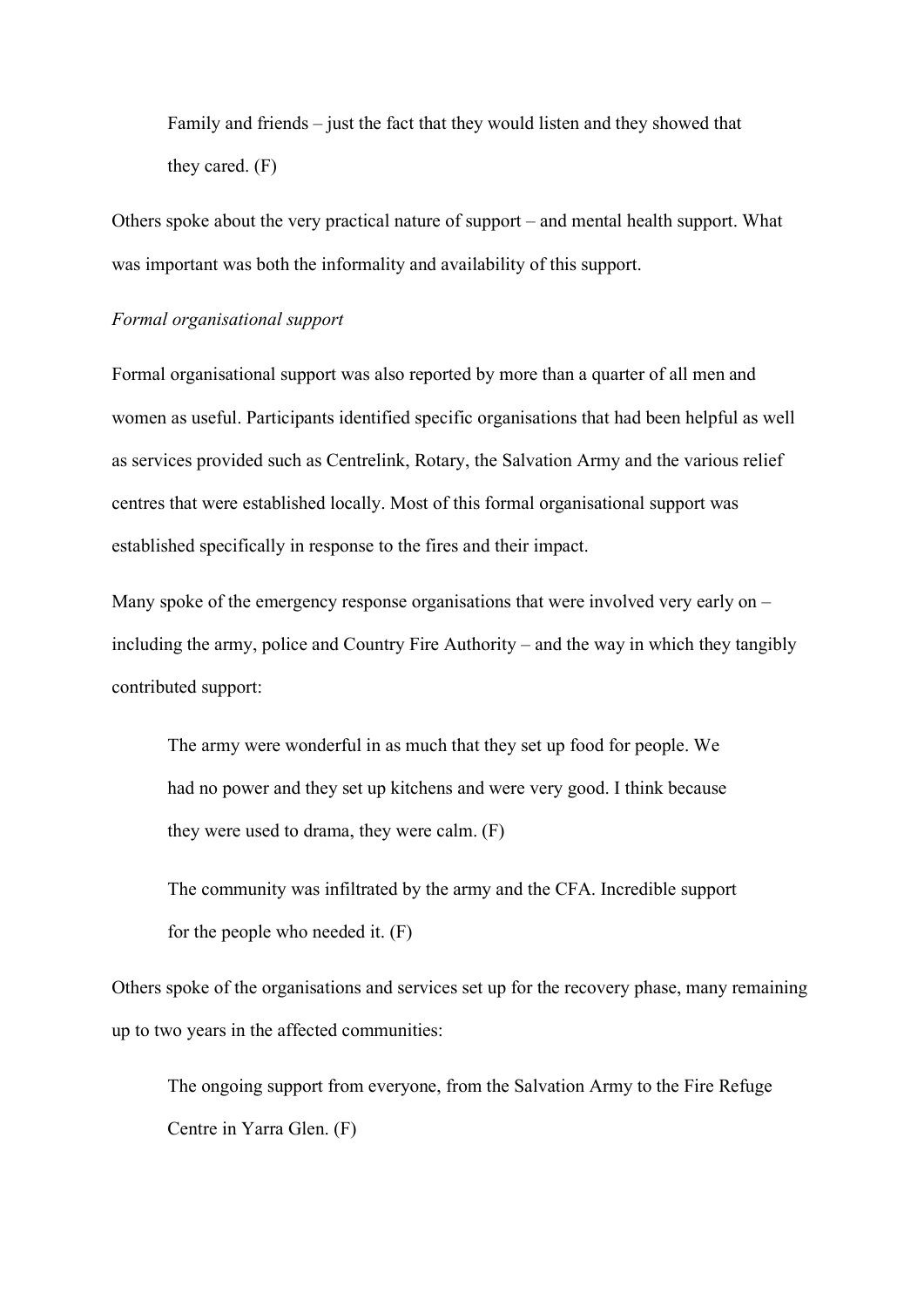Yarra Glen Bushfire Recovery Centre … was BRILLIANT. Whatever basic, day-to-day things we needed we could just go and take. No overly bureaucratic admin, no questions asked, just show us your tag indicating eligibility and take what you need. I know some people abused this service but that also provided an opportunity for those people to receive some counselling in a very non-threatening way. (M)

Two fifths of these respondents mentioned case management as the most useful organisational support. Most simply mentioned 'case manager' or 'case worker', often in the context of identifying family and friends also. Others provided detail as to the efficacy of this formal support:

The case worker – he was trained in how to guide you through all the bureaucracy and how to access all the assistance, an absolute necessity. (M) Case manager that was very well informed and made sure we were told the smallest thing to the largest thing that may help us. (F)

But for some that wasn't easy to find from the outset:

Having to go through three case managers before finding one competent one. (M)

## *Rebuilding and reestablishment support*

Given managing rebuilding and re-establishing processes were the most frequently perceived problem, it was not surprising to find that when these resources were provided, they were highly useful. Participants identified the usefulness of financial support first and foremost – the financial assistance provided as grants both formally by federal government through Centrelink and the Victorian Bushfire Appeal Fund, as well as insurance payouts. Participants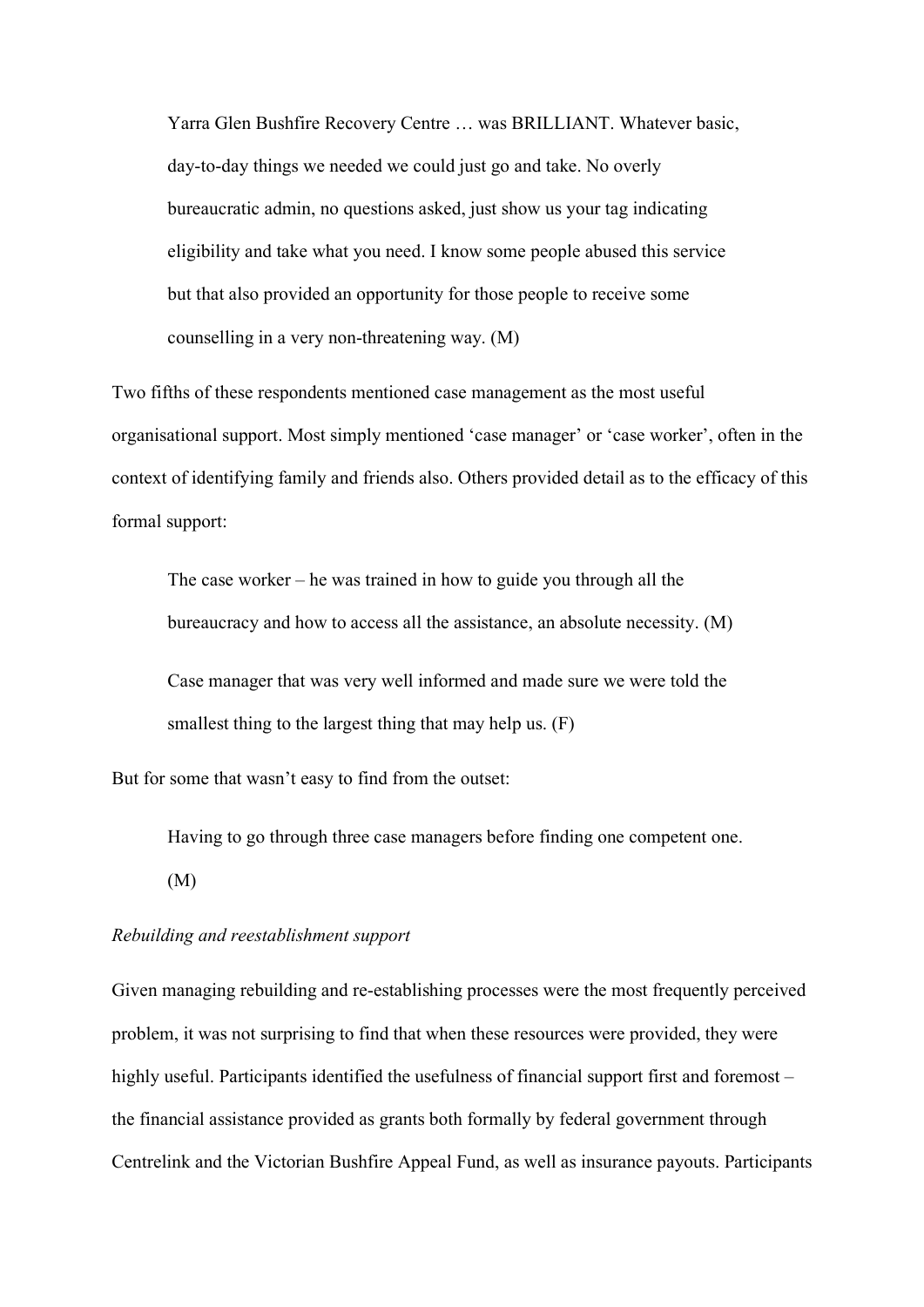also highlighted the importance of voluntary efforts and donations through the Australian community – through churches, Rotary and other groups:

Money and support from relatives, friends and grants. (M)

Money. The grants. Being able to shelter the family, being able to buy supplies. (F)

Friends and family were also critical, providing temporary accommodation, even if not taken up:

Offers of accommodation from friends whilst we rebuilt our home. (M)

So many phone calls and so many offers to come and help clean up. I'm on two acres of bush and basically everything was burnt to the back door … To be able to stay with other friends and family, to not smell it. (F)

For many, the priority of fencing and property re-establishment and feeding livestock was met through formal and informal supports. These were some of the priorities:

Visiting groups removing fencing and rebuilding fences. Fodder being delivered for cattle. (F)

To have water supplied to my place because I didn't have any water. (M)

Participants highlighted the very basic nature of these needs that were evident in the days, weeks and months after the fires – water, power, food and clothing, and supplies to keep their surviving livestock alive.

## *Community support*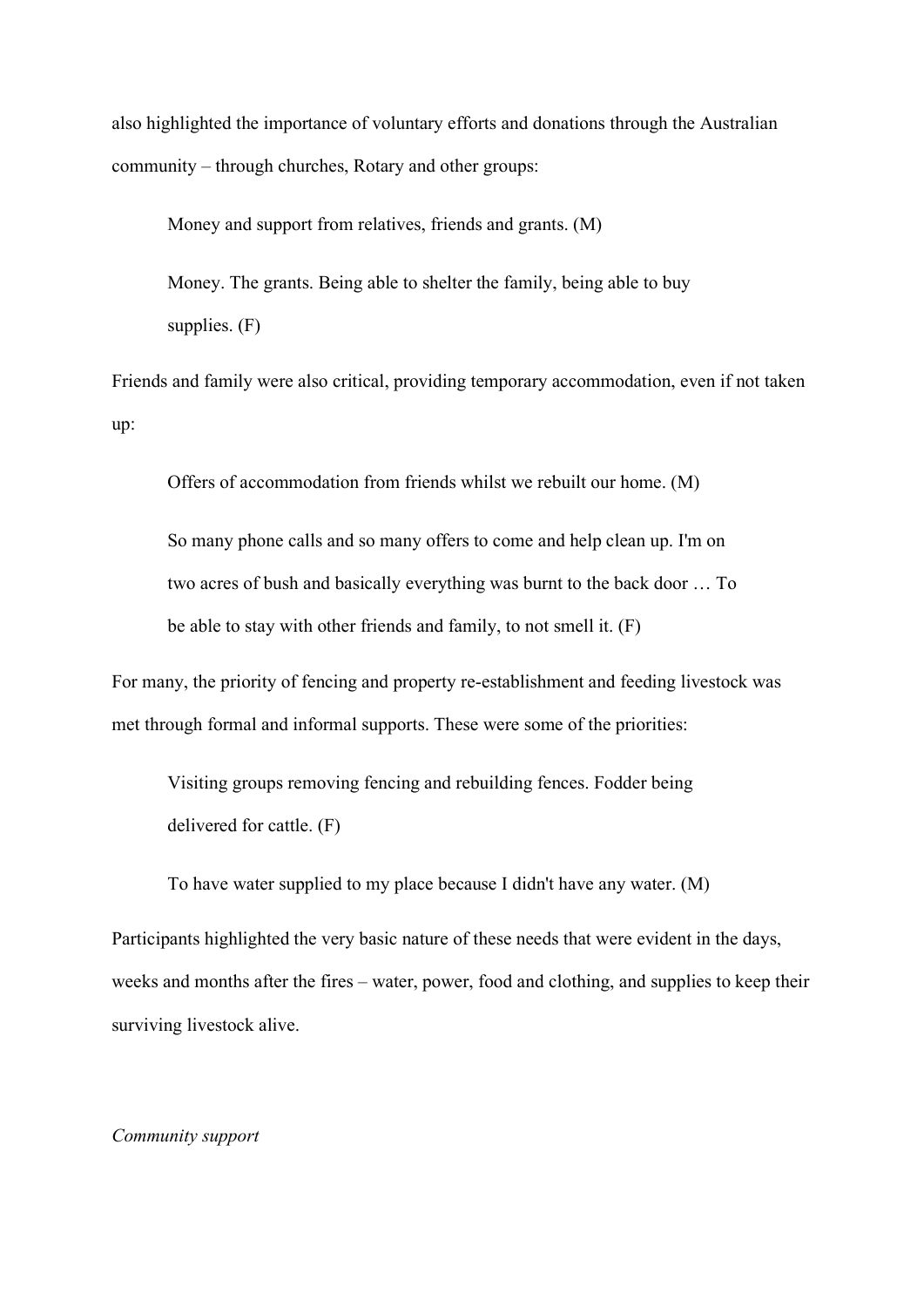The previous findings have reflected already the strong appreciation for the support at community levels. We found that, in addition to speaking about friends and neighbours, there was also distinctive reference to community as an entity in its own right. One fifth of all respondents named community in this way, some simply with the word 'community' and others through elaborating the reciprocity in this network of support, such as:

Being with people who went through the same thing. (F)

Community dinners, everyone in the community getting together and having a chance to tell their story and be there for one another. (M)

While similar in many ways to the support provided by friends and neighbours, the entity of community was important, seemingly reflective of a sense of belonging beyond individual relationship networks to a wider network of reciprocal support.

#### **Discussion**

Our study sought to examine perceptions of the most problematic and most useful supports after the Black Saturday fires. Our findings highlight the importance of understanding the real and complex secondary stressors in a post-disaster environment, where the rebuilding of lives involves not only the re-establishment of the built environments in which people live and work, but the complex psychosocial demands that arise in these contexts of extreme change, loss and trauma.

We found that the Black Saturday fires, in the three to four years afterwards, were still impacting heavily on all seven capital components of people's lives. That is, people were describing problems with all aspects of their natural, cultural, human, social, political, financial and built capitals reflecting the relevance of the Community Capitals Framework. The primary areas of focus for their problems were in terms of attention to rebuilding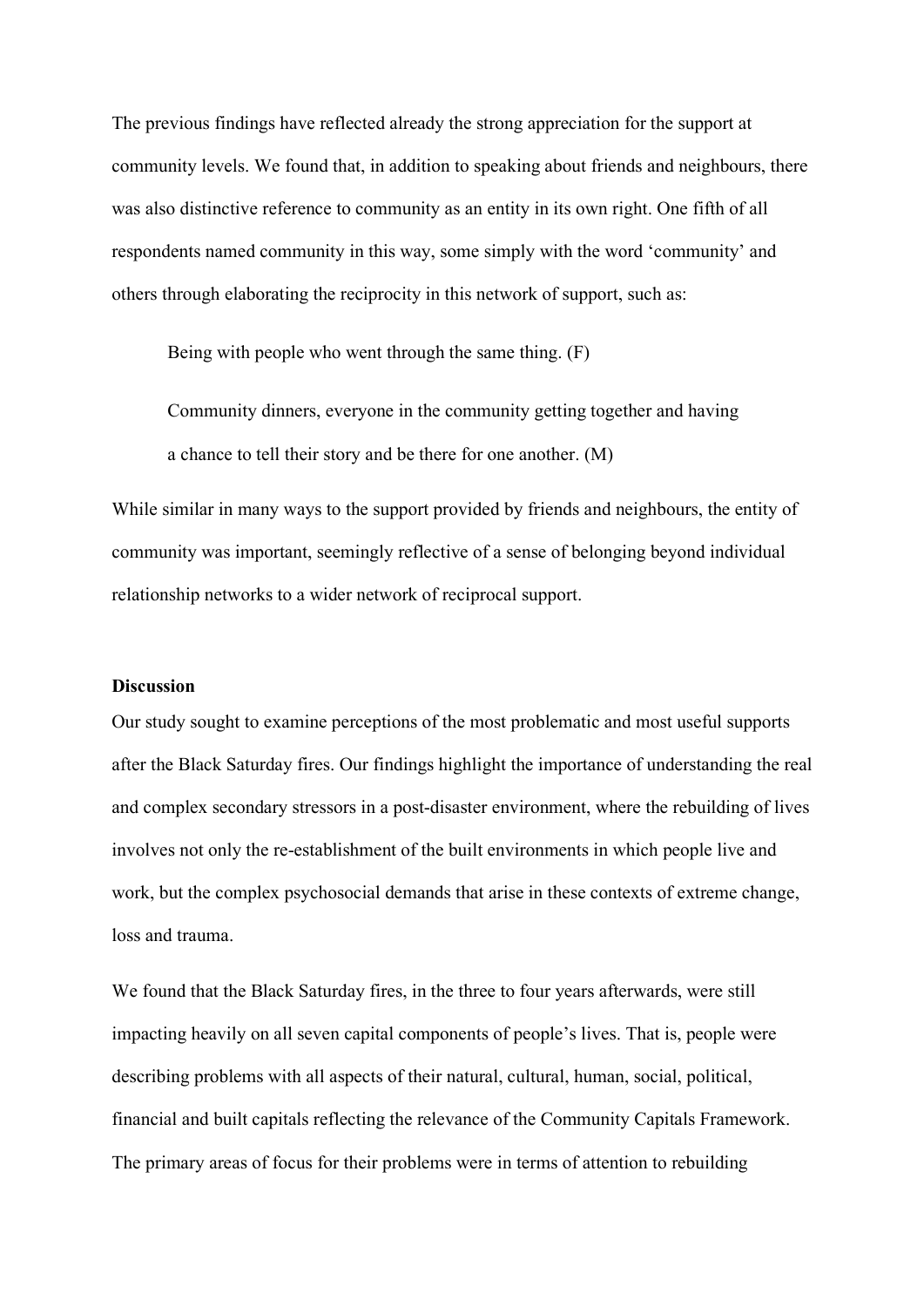requirements – the built capitals were the source of ongoing major concern for people in postdisaster communities.

Consistent with many other studies, our findings affirm the profound challenges in reestablishing a new normal, a familiarity and routine, and their complex intersection with mental health that endure for years after disasters (Bryant et al., 2018; Taylor & Goodman, 2015). In particular, we found there was concern for their own human capital and that of others in terms of mental health (Kaniasty, 2012). Given the known longer-term mental health impacts of disaster, this was not unexpected. However, while formal supports were useful, informal supports were perceived to be the most useful supports, highlighting the critical role of family, friends and communities in supporting each other through the aftermath of a disaster. This combination of bonding, bridging and linking social capital further demonstrates the relevance of social capital theory to disaster recovery.

We also found there were very few differences for men and women in terms of what they perceived to be most problematic and supportive, although noting that a sense of perceived injustice was more commonly reported by men. These similarities in the main highlight the reality that families or households share the process of recovery and rebuilding.

There was also a high degree of synergy between the sources of problems and of the most useful support – the very resources that are creating most problem through their loss or change, were simultaneously some of the key sources of support; for example, re-establishing properties and homes. This complex synergy requires further consideration, to ensure that policies and interventions will best support the positive aspects of these and minimise the negative (Alston, Hazeleger, & Hargreaves, 2019; Kaniasty, 2012; Winkworth, Healy, Woodward, & Camilleri, 2009).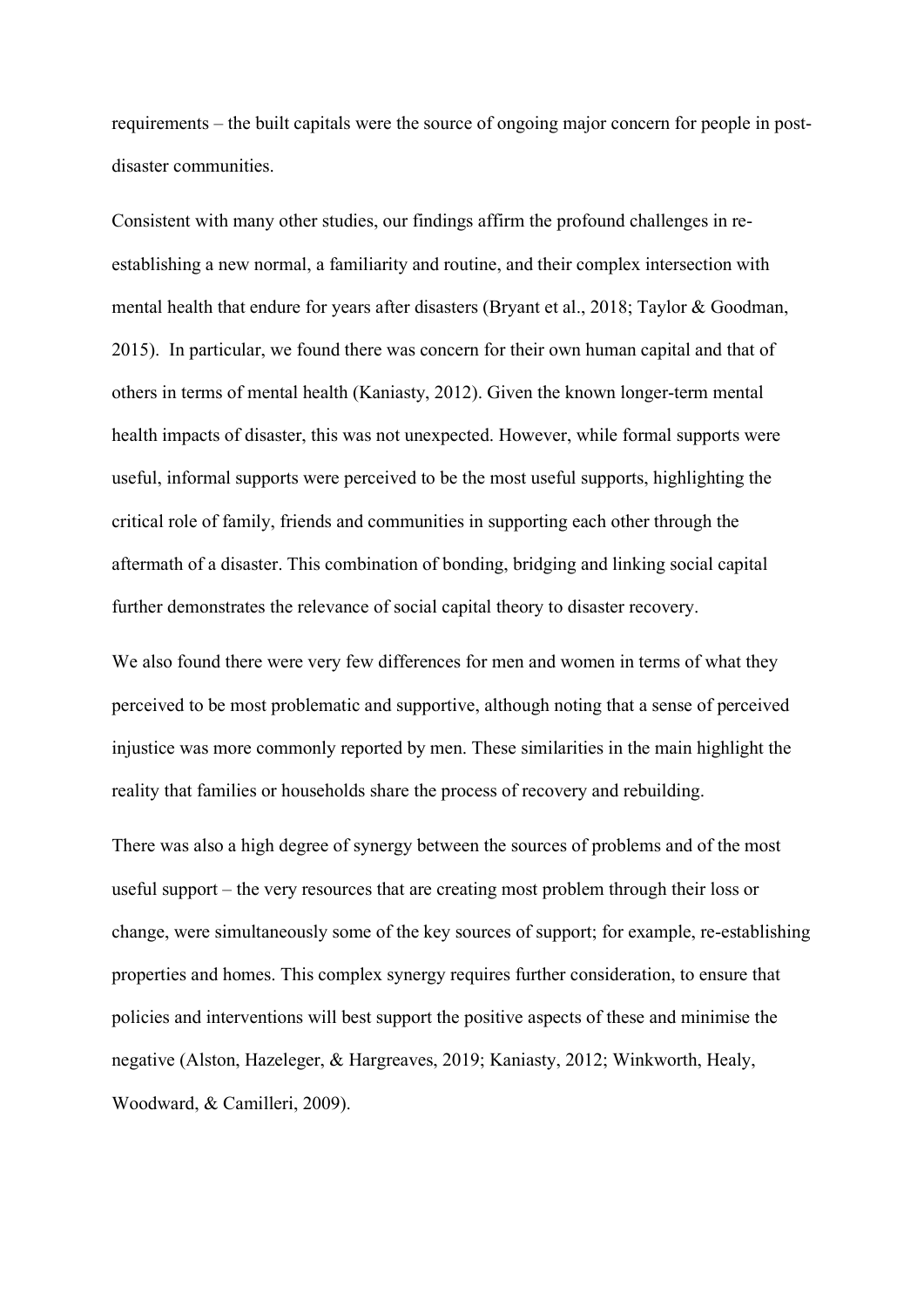The key finding from this study, however, was the central role of family both as a stressor and as a support. Family breakdowns, family violence, and concerns about the mental health and wellbeing of each other were reported, as were experiences of enhanced family support and care. The complexities of family life post-disaster were central (Caruana, 2010). The primacy of family (and also friends) as helpful in recovery is partly acknowledged in Hobfoll et al.'s description of resources being "tied to the nexus of individual-nested in family-nested in group-nested in tribe" (Hobfoll et al., 2009, p. 269). However, for the most part family level issues tend to be subsumed under the broader umbrella of social capital in theoretical frameworks, with no reference to family in recent reviews (Kulig et al 2013) and little empirical attention (McDermott & Cobham, 2012).

This relative oversight of the closest relational context in which people recover also translates into frameworks and policy at international, national and state levels. In the Sendai Framework for Disaster Risk Reduction (United Nations Office for Disaster Risk Reduction, 2015) there is no mention of family. In the Australian context, there is no mention in the National Disaster Recovery Strategy of family and the Council of Australian Governments' Disaster Resilience Strategy (2011) contains only one reference to family:

Resilient communities also share the importance of social support systems, such as neighbourhoods, family and kinship networks, social cohesion, mutual interest groups, and mutual self-help groups (Council of Australian Governments, 2011, p. 4).

Similarly, only one reference to family is found in Victoria's Emergency Management Resilience Recovery Strategy, in relation to family violence.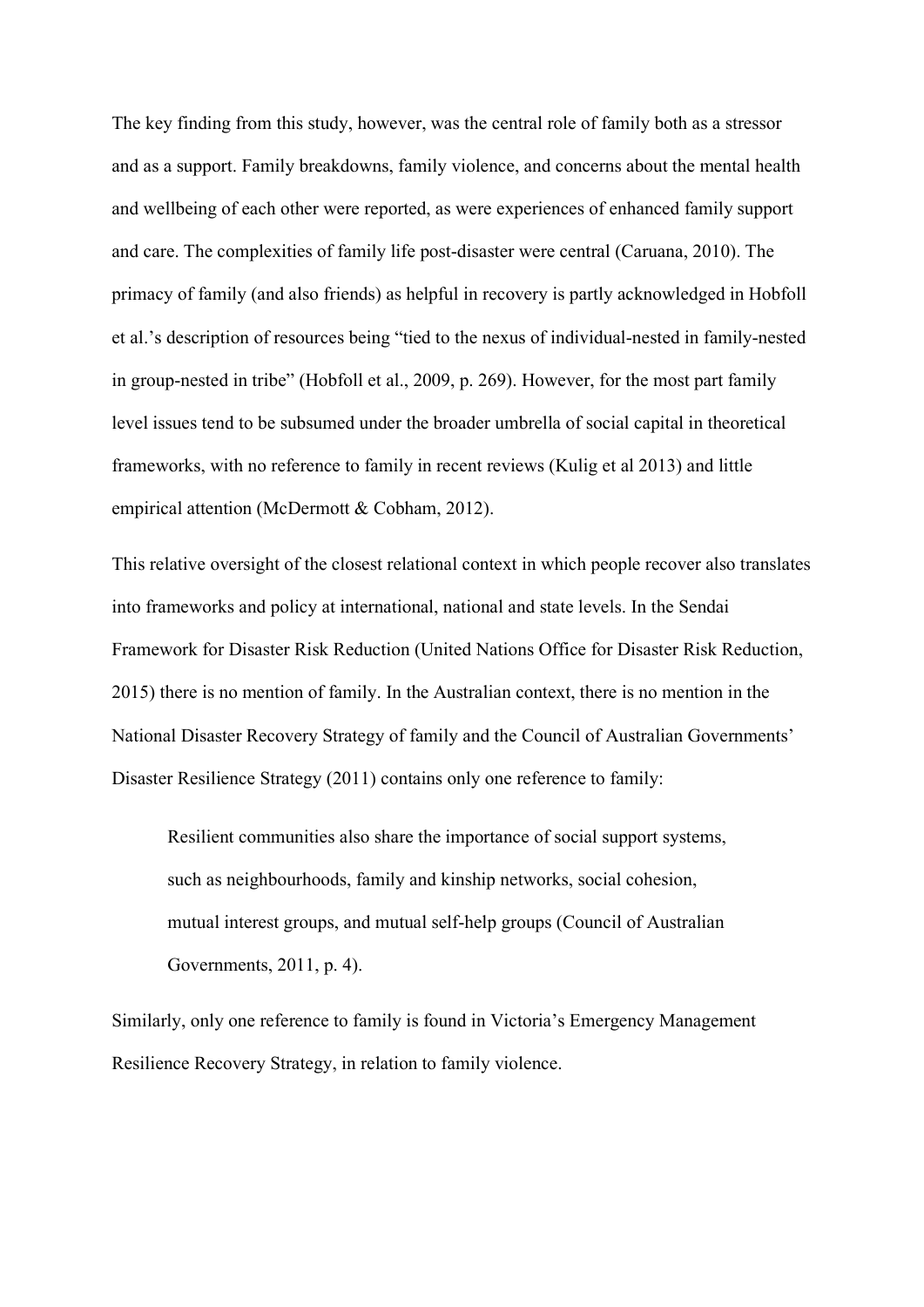#### **Practice, Policy and Research Implications**

These findings have clear implications for disaster recovery frameworks and service delivery generally. Firstly, optimising the rebuilding and reestablishment processes was the major priority for these participants. Maximising flexibility and minimising bureaucratic processes were key ways seen to improve outcomes. Secondly, mobilising resources at family, friendship and neighbourhood levels is a critical part of this rebuilding and recovery effort after any disaster. Our study suggests it is counterproductive not to engage them as optimal supports in the recovery system. In addition, minimising interventions that cut across or diminish these resources is vital. This would include maximising opportunities for family and neighbourhood involvement in decision-making for recovery efforts. Thirdly, while families can be a key service delivery mechanism in the support of others, our findings suggest that there is also a need to better support the supporters. Ensuring there are adequate familycentred approaches to disaster recovery, alongside individual and community level ones is recommended. Case management at family levels, or inclusive assessments of family needs (such as child care to enable parents to attend to rebuilding tasks) would be two examples of more family-centred approaches. Our findings suggest that mental health issues, including traumatic memories, and anger at perceived injustices seem to maintain and prolong disaster impacts, and that therefore empowering formal and informal family supports is critical. Part of this empowerment and support could come through recognition in policy and practice that families are both households and extended networks of relationships, as reflected in these findings.

## **Strengths and limitations**

The findings are limited by the variation in degree of description and the limited ability to interpret responses beyond a manifest meaning level. However, the strength of this study is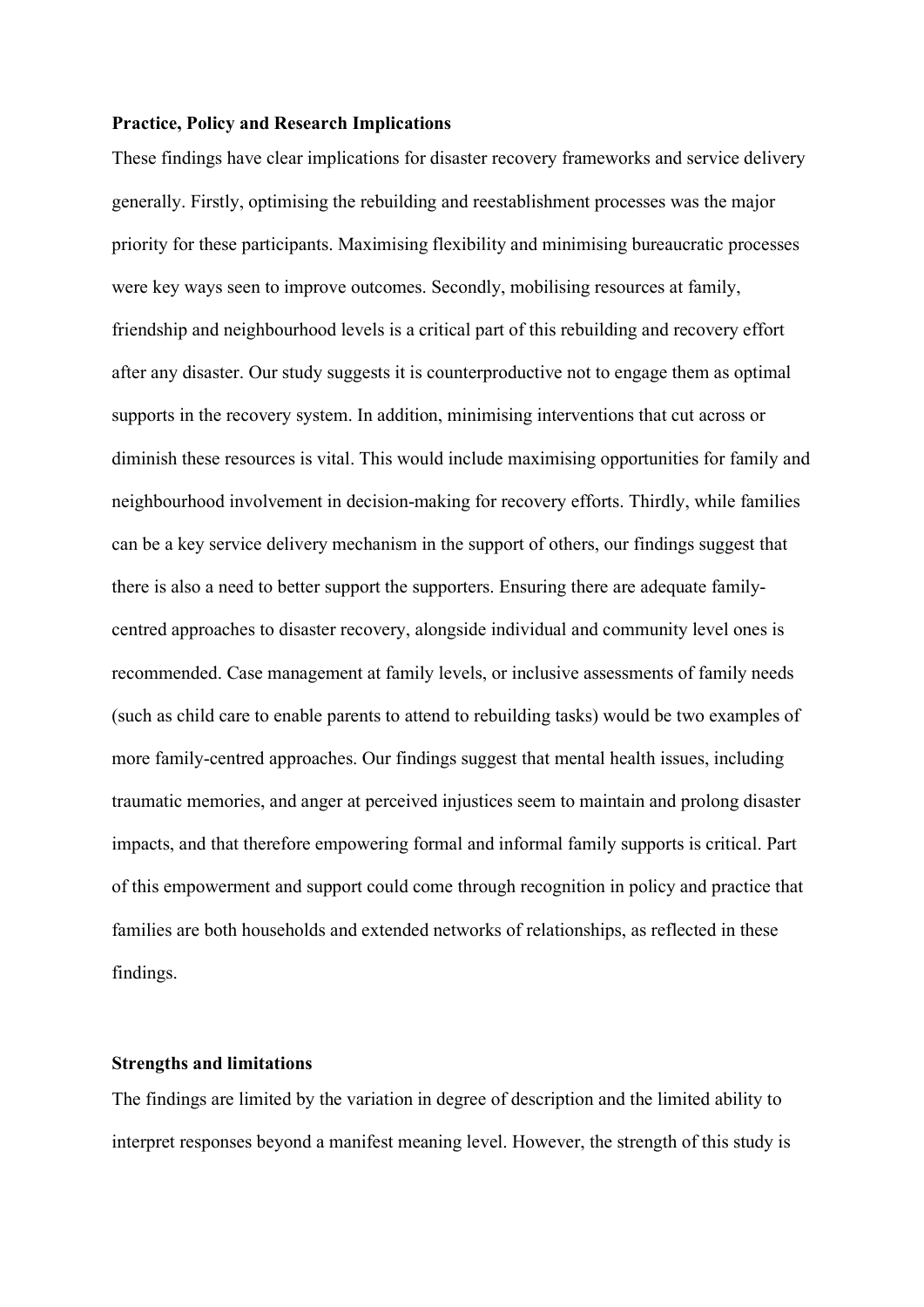the unique large scale of qualitative data that was obtained, and the opportunity to inductively examine perceptions of stressors and supports at three to four years after a major disaster.

## **Conclusion**

The Beyond Bushfires study identified consistent themes in participants' views on what provided additional stress or support 3-4 years after a major bushfire in Victoria, Australia. These themes aligned with existing individual, social and community-level theoretical frameworks of post-disaster recovery. However, none of the commonly used theoretical frameworks adequately highlighted the primary role of family as a source of stress and support. This demonstrates the complexity for social workers and many others involved in disaster recovery of theorising recovery experiences and the importance of testing frameworks against lived experience. We propose that the family, in particular, as a source of both stress and support, should be more centrally considered in post-disaster recovery frameworks and interventions.

# **Acknowledgements**

The authors gratefully acknowledge the contributions of research participants and the support from community organisations and local governments. The authors also acknowledge the current Beyond Bushfires investigators who are not co-authors on this paper but are important contributors to the overall study: John Richardson, Phillipa Pattison, Dean Lusher, Vikki Sinnott, Robyn Molyneaux, Fiona Li and Louise Mitchell.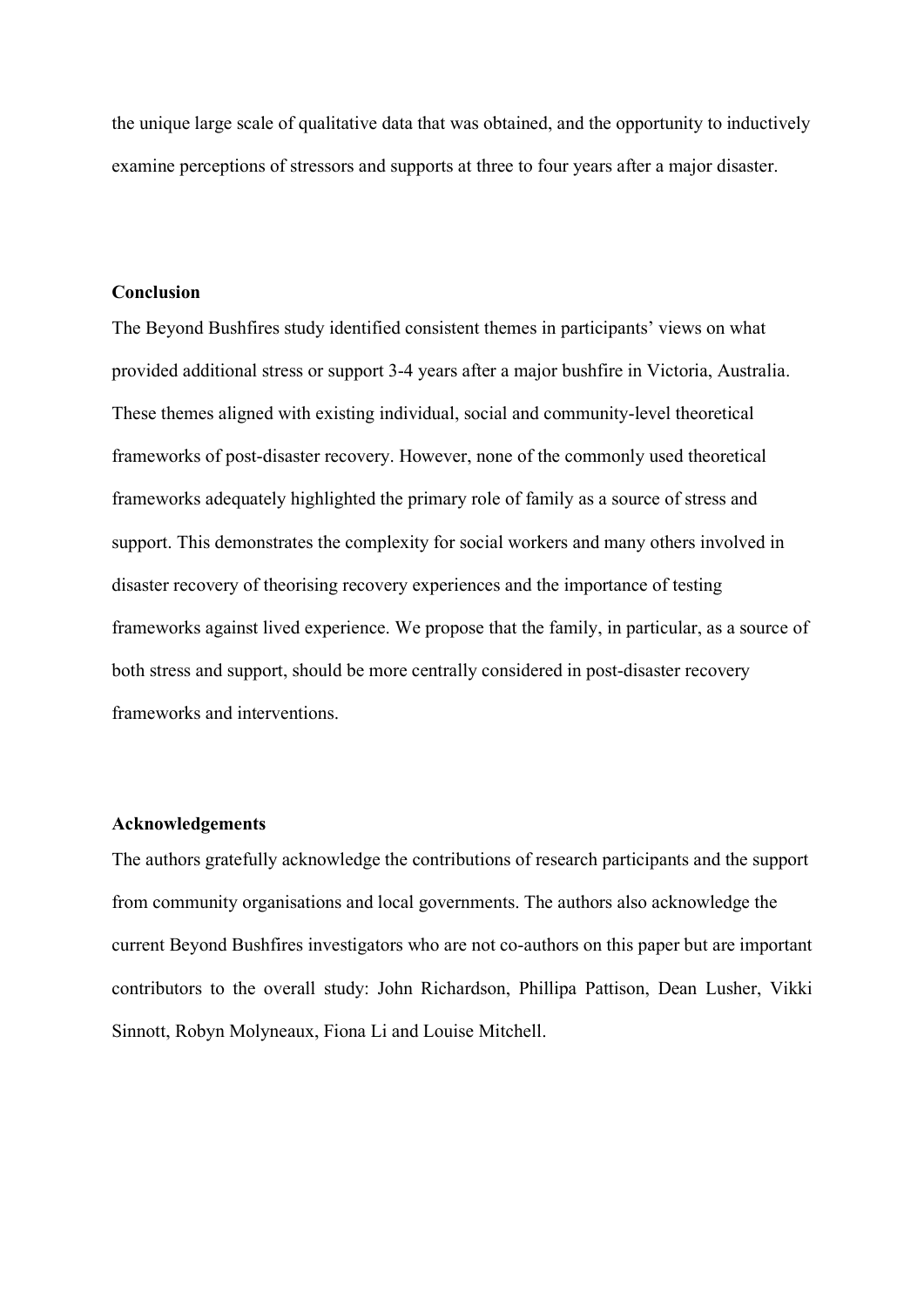## **Funding**

This study was funded by an Australian Research Council Linkage Grant (LP100200164) including financial and in-kind contributions from Linkage partners Victorian Department of Health, Australian Red Cross, Australian Rotary Health, Australian Government Department of Human Services (Centrelink), Phoenix Australia: Centre for Posttraumatic Mental Health, and six Primary Care Partnerships: Central Hume, Bendigo Loddon, North East, Outer East, Central West Gippsland, Lower Hume. Additional salary support from the Jack Brockhoff Foundation is also acknowledged.

#### **References**

- Aldrich, D. P., & Meyer, M. (2015). Social capital and community resilience. *American Behavioral Scientist, 59*(2), 254-269. doi:10.1177/0002764214550299
- Alston, M., Hazeleger, T., & Hargreaves, D. (Eds.). (2019). *Social work and disasters: A handbook for practice*. Abingdon: Routledge.
- Argyrous, G., & Rahman, S. (2016). *A monitoring and evaluation framework for disaster recovery programs*. Carlton: Australia and New Zealand School of Government.
- Bonanno, G., Brewin, C., Kaniasty, K., & La Greca, A. (2010). Weighing the costs of disaster: Consequences, risks and resilience in individuals, families and communities. *Psychological Science in the Public Interest, 11*(1), 1-49.
- Braun, V., & Clarke, V. (2006). Using thematic analysis in psychology. *Qualitative Research in Psychology, 3*, 77-101.
- Bryant, R. A., Gibbs, L., Gallagher, H. C., Pattison, P., Lusher, D., MacDougall, C., ... Forbes, D. (2018). Longitudinal study of changing psychological outcomes following the Victorian Black Saturday bushfires. *Australian & New Zealand Journal of Psychiatry, 52*(6), 542-551. doi:10.1177/0004867417714337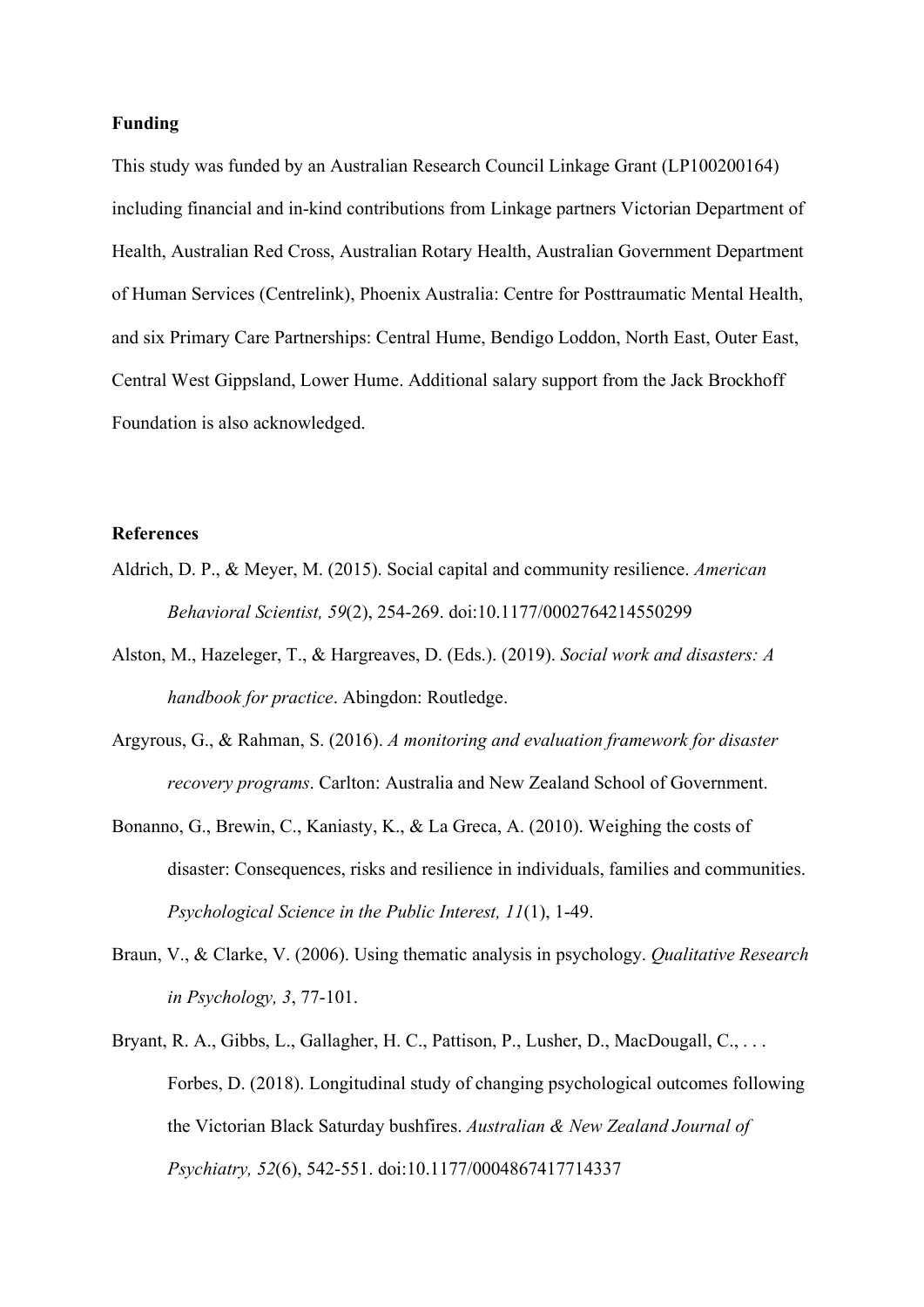- Bryant, R. A., Waters, E., Gibbs, L., Gallagher, H. C., Pattison, P., Lusher, D., . . . Snowdon, E. (2014). Psychological outcomes following the Victorian Black Saturday bushfires. *Australian and New Zealand Journal of Psychiatry, 48*(7), 634-643.
- Caruana, C. (2010). Picking up the pieces: Family functioning in the aftermath of natural disaster. *Family Matters, 84*, 79-90.
- Council of Australian Governments. (2011). *National Strategy for Disaster Resilience: Building the resilience of our nation to disasters*. Barton: Council of Australian Governments.
- Emery, M., & Flora, C. (2006). Spiraling-Up: Mapping community transformation with Community Capitals Framework. *Community Development, 37*(1), 19-35.
- Gibbs, L., Waters, E., Bryant, R. A., Pattison, P., Lusher, D., Harms, L., . . . Snowdon, E. (2013). Beyond Bushfires: Community, resilience and recovery - A longitudinal mixed method study of the medium to long term impacts of bushfires on mental health and social connectedness. *BMC Public Health, 13*(1036), 1-10.
- Halbesleben, J., Neveu, J., Paustian-Underdahl, S., & Westman, M. (2014). Getting to the 'COR': Understanding the role of resources in conservation of resources theory. *Journal of Management, 40*(5), 1334-1364.
- Hobfoll, S. (2001). The influence of culture, community, and the nested-self in the stress process: Advancing conservation of resources theory. *Applied Psychology: An International Review, 50*(3), 337-421.
- Hobfoll, S., Horsey, K., & Lamoureux, B. (2009). Resiliency and resource loss in times of terrorism and disaster: Lessons learned for children and families and those left untaught. In D. Brom, R. Pat-Horenczyk, & J. Ford (Eds.), *Treating traumatized children: Risk, resilience and recovery* (pp. 150-163). New York: Routledge/Taylor & Francis Group.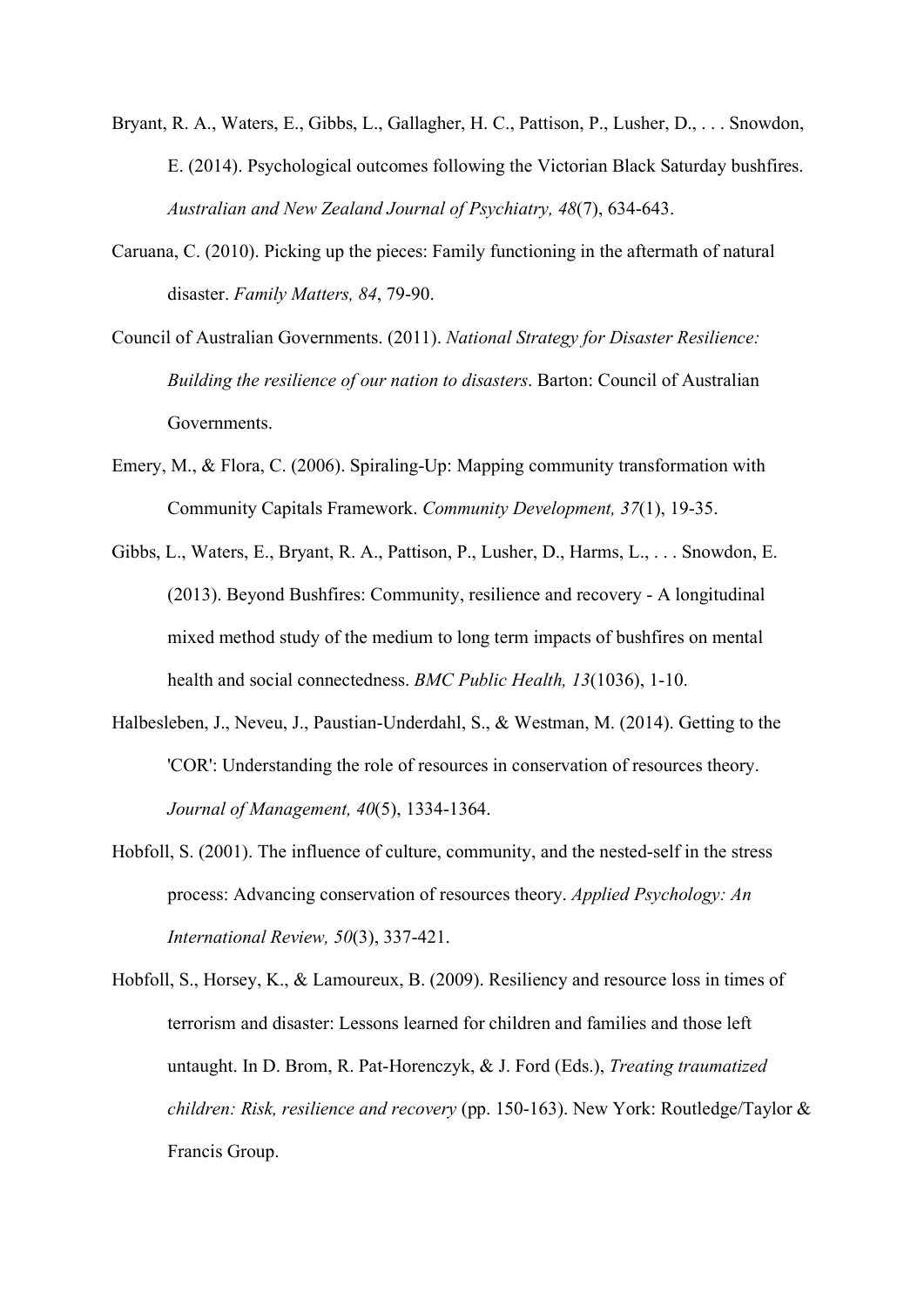- Hsiu-Fang, H., & Shannon, S. E. (2005). Three approaches to qualitative content analysis. *Qualitative Health Research, 15*(9), 1277-1288. doi:10.1177/1049732305276687
- Kaniasty, K. (2012). Predicting social psychological well-being following trauma: The role of postdisaster social support. *Psychological Trauma: Theory, Research, Practice, and Policy, 4*(1), 22-33.
- Kulig, J. C., Edge, D. S., Townshend, I., Lightfoot, N., & Reimer, W. (2013). Community resiliency: Emerging theoretical insights. *Journal of Community Psychology, 41*(6), 758-775.
- McDermott, B., & Cobham, V. E. (2012). Family functioning in the aftermath of a natural disaster. *BMC Psychiatry, 12*(55), 1-7.
- Meyer, D. Z., & Avery, L. M. (2009). Excel as a qualitative data analysis tool. *Field Methods, 21*(1), 91-112.
- Meyer, M. (2018). Social capital in disaster research. In H. Rodriguez, W. Donner, & J. Trainor (Eds.), *Handbook of disaster research* (pp. 263-286). New York: Springer International Publishing.
- Norris, F., Stevens, S., Pfefferbaum, B., Wyche, K., & Pfefferbaum, R. (2008). Community resilience as a metaphor, theory, set of capacities, and strategy for disaster readiness. *American Journal of Community Psychology, 41*, 127-150.
- Parkinson, D., & Zara, C. (2013). The hidden disaster: Domestic violence in the aftermath of natural disaster. *Australian Journal of Emergency Management, 28*(2), 28-35.
- Rowlands, A. (2013). Disaster Recovery Management in Australia and the Contribution of Social Work. *Journal of Social Work in Disability & Rehabilitation, 12*(1-2), 19-38. doi:10.1080/1536710X.2013.784173
- Taylor, D., & Goodman, H. (2015). *Place-based and community-led: Specific disaster preparedness and generalisable community resilience*. Retrieved from Melbourne: